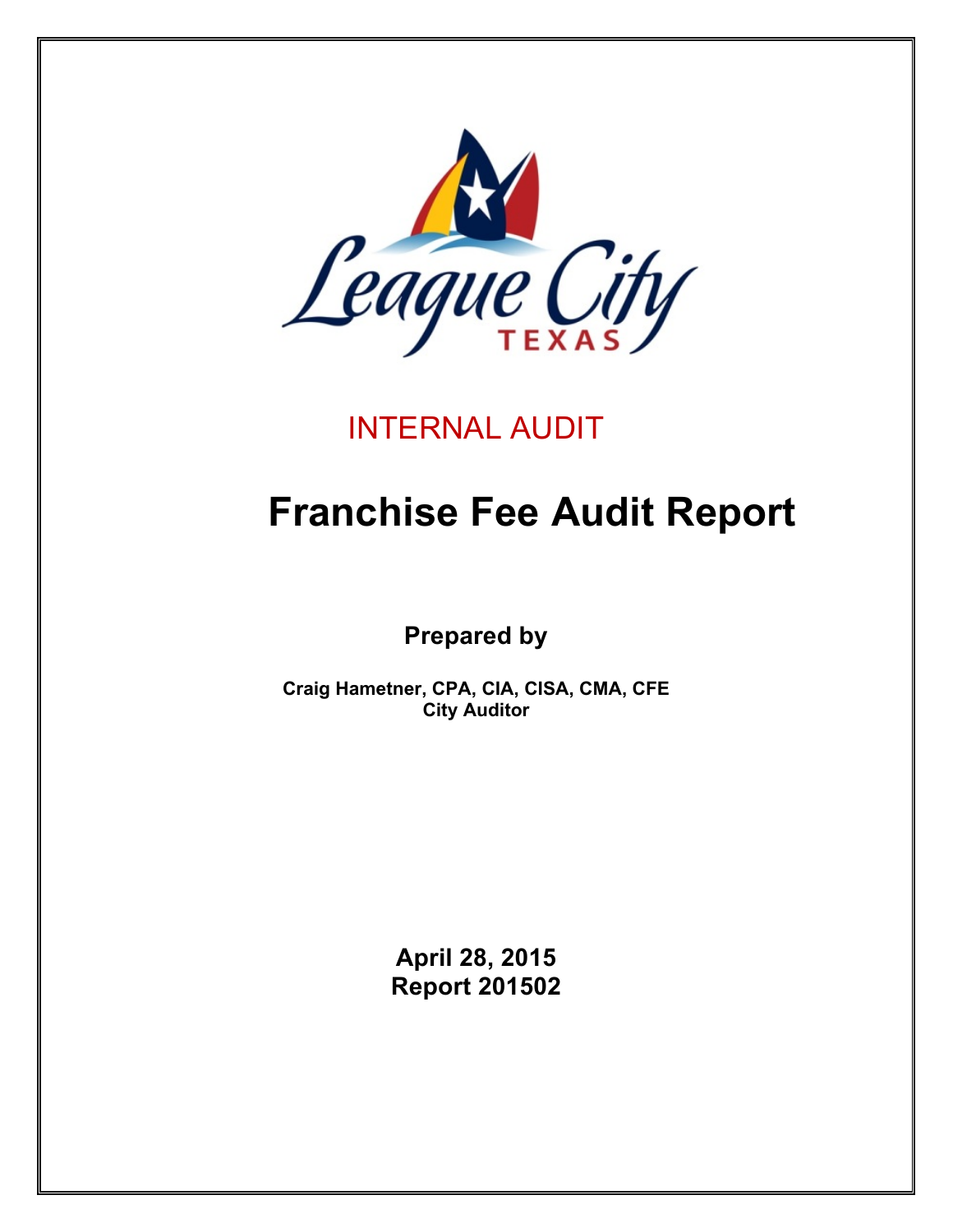# **Table of Contents**

# Page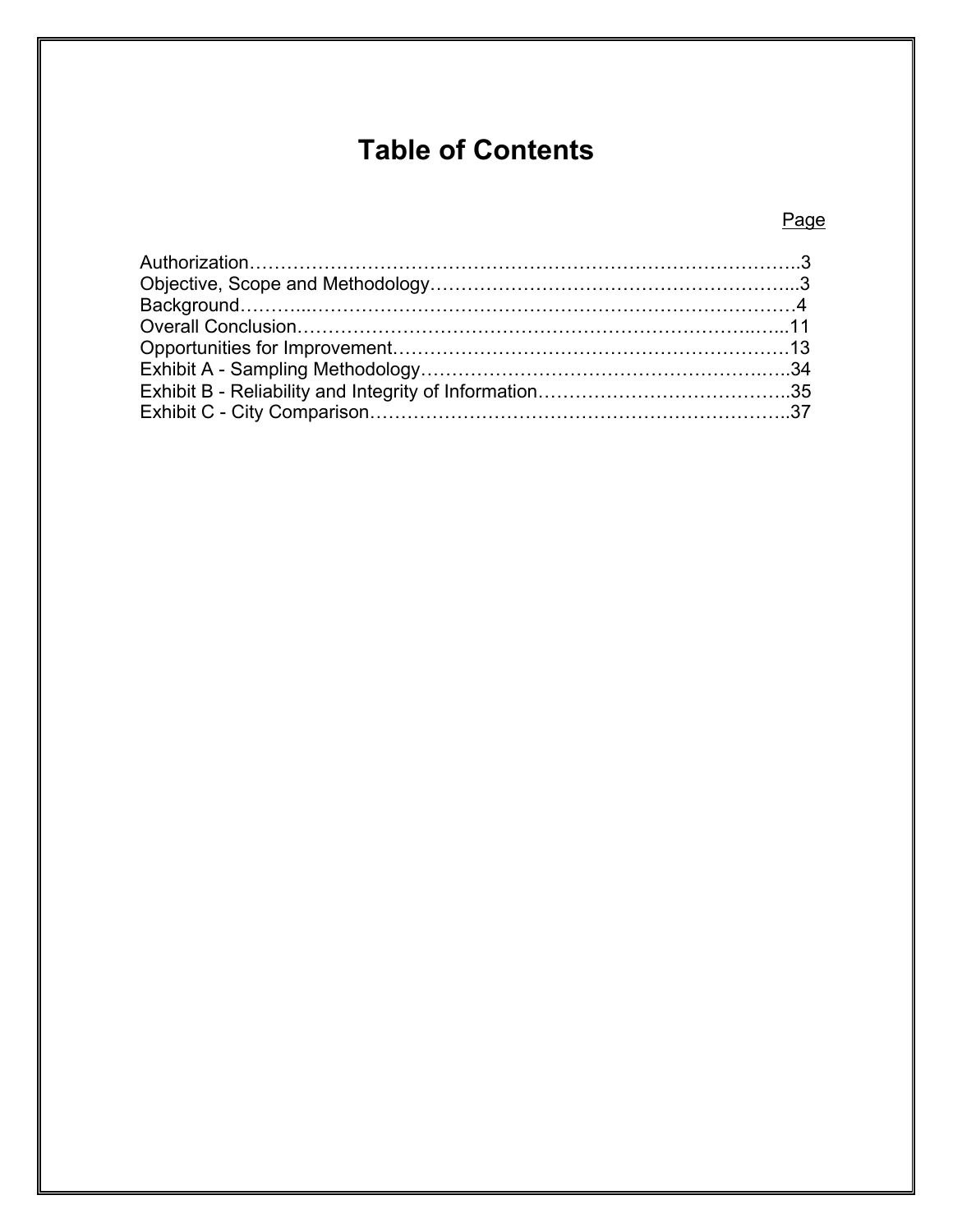#### **Authorization**

The City Auditor has conducted a Franchise Fee audit. This audit was conducted under the authority of Ordinance #2013-51 and in accordance with the Annual Audit Plan approved by the League City, City Council (Resolution #2014-27).

#### **Objective**

The objective of this audit was to determine if the City is receiving all the franchise fee revenue it is entitled to.

#### **Scope and Methodology**

The City Auditor conducted this audit in accordance with Generally Accepted Government Auditing Standards except this audit function has not had an external peer review. Those standards require planning and performing the audit to obtain sufficient, appropriate evidence to provide a reasonable basis for the findings and conclusions based on the audit objectives. The City Auditor believes that the evidence obtained provides a reasonable basis for the findings and conclusions based on the audit objectives.

The sampling methodology is discussed in Exhibit A and the reliability and integrity of information is discussed in Exhibit B.

To adequately address the audit objectives and to describe the scope of work on internal controls, the City Auditor has:

- Pursued the relevant contact for each of the franchisees
- Requested the appropriate information be submitted to the City
- Analyzed the submitted information
- Read applicable laws and franchise agreements
- Contacted other cities to gain information for comparison purposes
- Contacted third parties and the State of Texas Comptroller's office
- Coordinated with GIS on comparing our database to that of the franchisee
- Inquired with staff regarding process flow
- Conferred with the City Attorney where necessary
- Compared City database with our third party information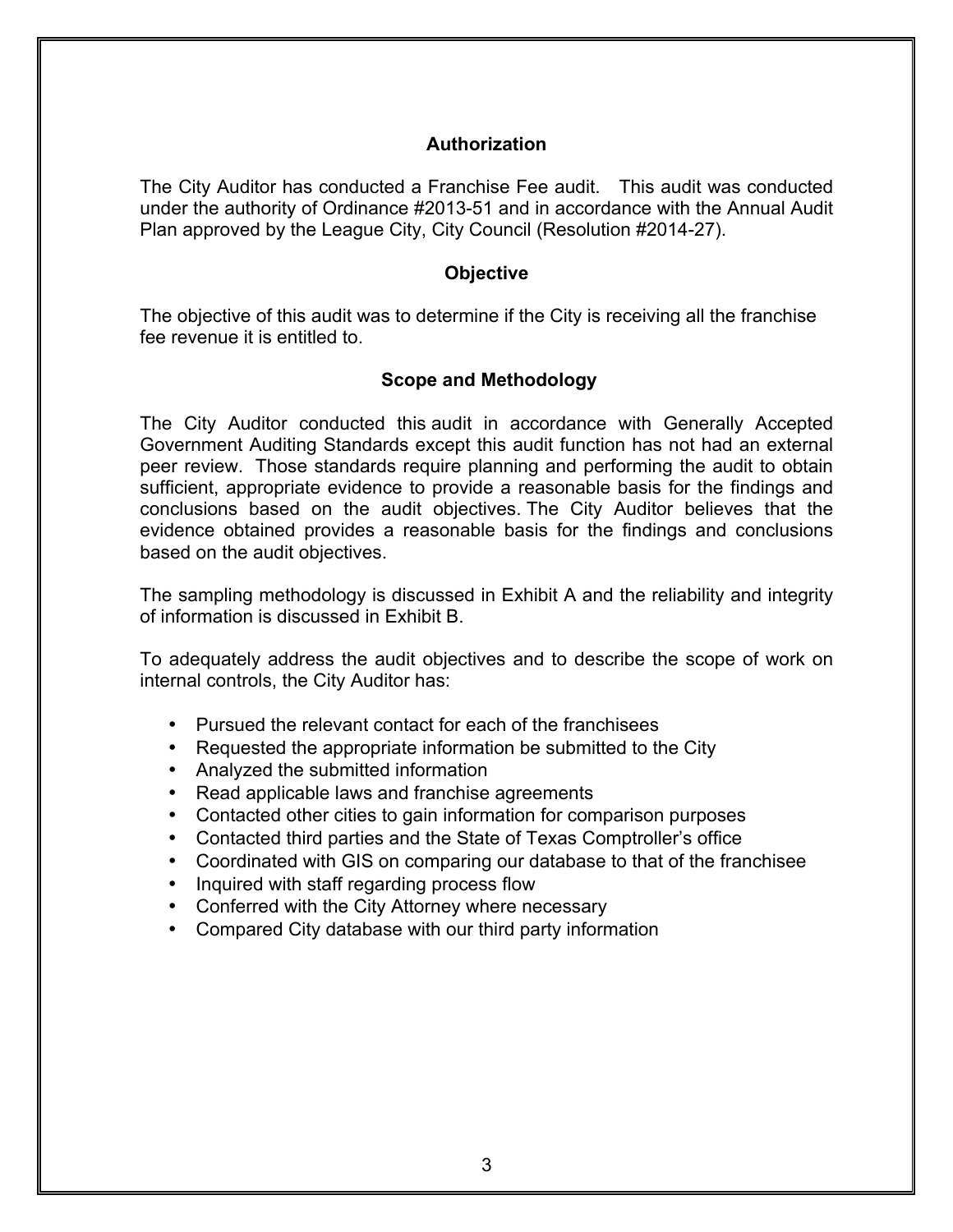# **BACKGROUND**

# *Electricity*

The city's largest electrical provider is Texas-New Mexico Power (TNMP). The city has a franchise agreement that expires in October 2016. However, the law has changed since the franchise agreement's inception in 1991(Texas Utilities Code Section 33.008). Prior to the law change the franchise agreement provided for a franchise payment of 4%. Subsequent to the law change a kWh factor is multiplied by the total kWh used by League City customers. Payments are received quarterly. The law changed in 1999. Audit can go back two years.

|      | <b>TNMP Franchise Fees (Annual – Calendar Year)</b>                    |      |                                               |       |
|------|------------------------------------------------------------------------|------|-----------------------------------------------|-------|
| 2011 | 2012                                                                   | 2013 | $2014(1/2 \text{ yr.})$                       | Total |
|      | \$2,902,177.73    \$2,875,576.32    \$2,870,495.74                     |      | $\vert$ \$1,272,393.95 $\vert$ \$9,920,643.74 |       |
|      | <b>Source:</b> Franchisee's Checks and Customer Receipts in Accounting |      |                                               |       |

In determining if the city has been and is being paid all the revenue it should be, two items were verified.

First, total kWh hours which involves ensuring that all residents are included in the count are accounted for. We received a database from TNMP and GIS compared it to our existing address points. GIS indicated there seemed to be no apparent gaps in their service area.

Second, is the kWh factor truly representative of our right-of-way cost? The calculation goes back to 1998. At that time, TNMP took the 1998 total franchise revenue of \$1,431,305.89 and divided it by the 1998 total kilowatt hours of 388,979,925 to get the kWh factor. That factor is still in use today as .0036796. In reviewing other cities electrical franchise agreements, many have changed that factor several times over by way of an annual adjustment factor.

Additionally, Contributions In Aid of Construction (A payment from Retail Customer, required prior to construction, for line extension projects whose project costs exceed the customer's Standard Allowance, if applicable.) and Discretionary Service Charges (e.g., Priority Move-In, Reconnections, Disconnections, Temporary Service) do not appear to have been included in revenue at the time of the initial calculation of the factor or are separate fees subject to the 4% rate.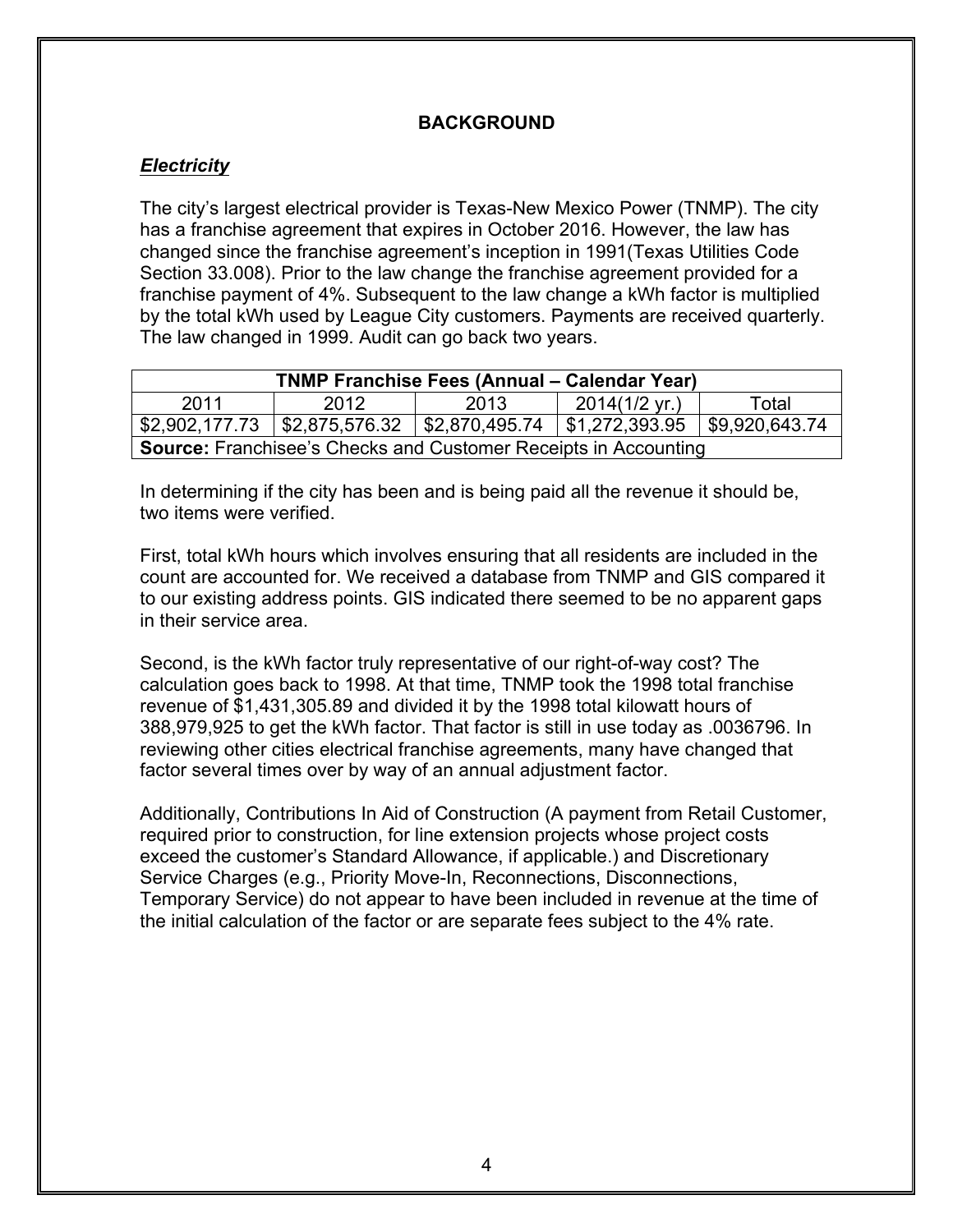# *Cable*

The city's only cable provider is Comcast. The authoritative pronouncement that governs cable services is Chapter 66 – State-Issued Cable and Video Franchise, Subtitle C – Telecommunications Utilities, Title 2 – Public Utility Regulatory Act of the Utilities Code which became effective in 2005. The franchise fee according to this document is five percent. There is an additional one percent fee for In-Kind contributions. This is more commonly known as the PEG fee. PEG stands for Public, Educational and Governmental. Payments are received quarterly. The law allows the audit to go back four years.

|      |      |                                                            | <b>Comcast Franchise Fees (Annual – Calendar Year)</b>                        |                        |
|------|------|------------------------------------------------------------|-------------------------------------------------------------------------------|------------------------|
| 2011 | 2012 | 2013                                                       | $2014(1/2 \text{ yr.})$                                                       | Total                  |
|      |      | $$1,150,520.93 \mid $1,209,108.98 \mid $1,211,904.72 \mid$ | \$604,234.53                                                                  | $\vert$ \$4,175,769.16 |
|      |      |                                                            | <b>Source:</b> Transaction Detail Reports and Customer Receipts in Accounting |                        |

Since Comcast is our only provider, GIS plotted coverages to visualize voids in coverage. Their analysis has shown 275 active video customers that should be in the city limits but are not.

The Auditor's office researched other audit offices audits on cable providers to find issues that League City might also have.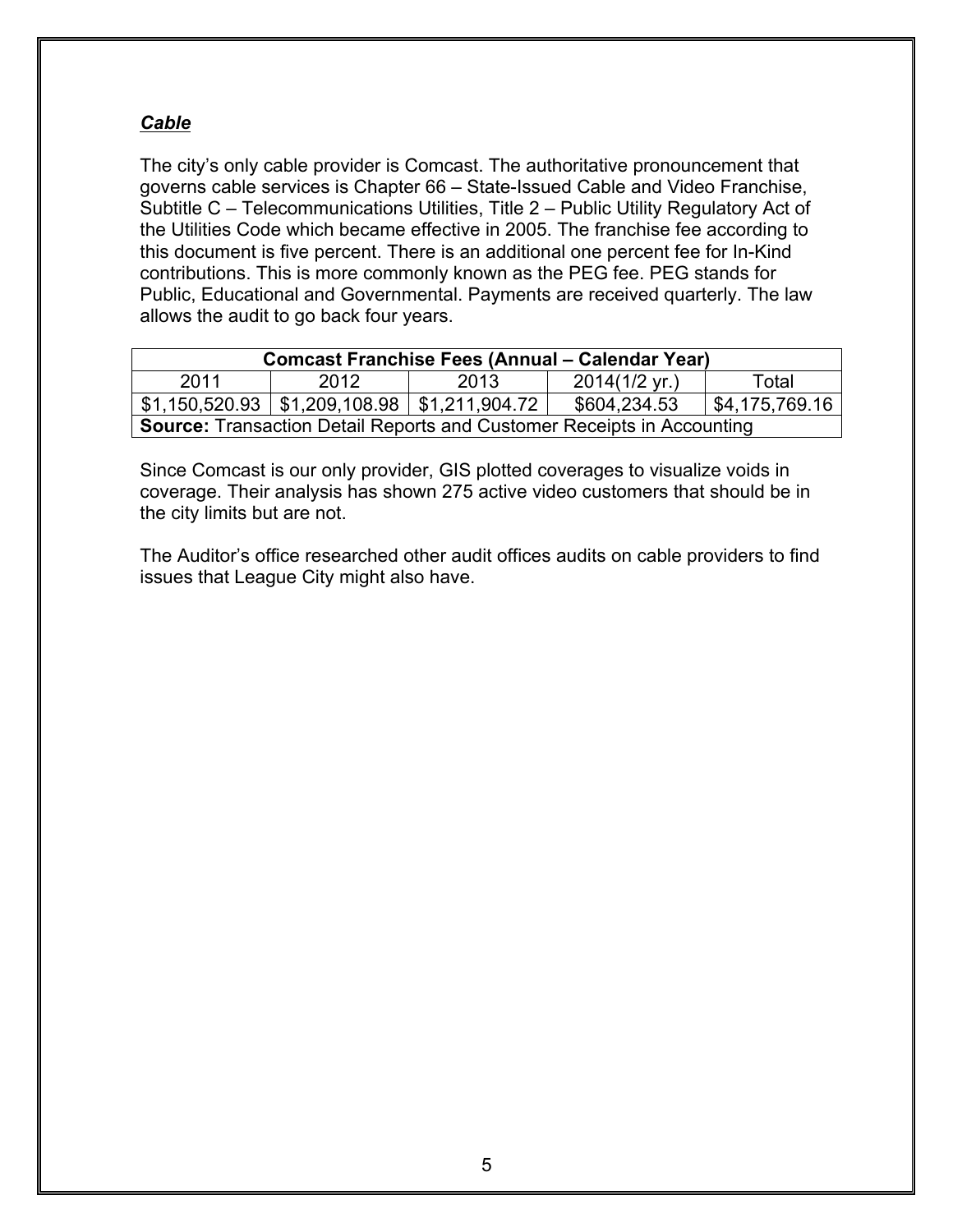# *Centerpoint Energy*

Centerpoint Energy (Centerpoint) is the city's gas provider. The authoritative pronouncement is a franchise agreement signed in 2003. It calls for a 2% of gross receipts franchise fee received quarterly. The term of the contract is five years and contains a five year evergreen clause. The audit period allowed is within two years. Franchise revenue for the past several years is as follows:

|              | <b>Centerpoint Franchise Fees (Annual – Calendar Year)</b>                    |              |                         |              |
|--------------|-------------------------------------------------------------------------------|--------------|-------------------------|--------------|
| 2011         | 2012                                                                          | 2013         | $2014(3/4 \text{ yr.})$ | Total        |
| \$227,069.23 | \$199,486.19                                                                  | \$239,389.34 | \$225,621.39            | \$891,566.15 |
|              | <b>Source:</b> Transaction Detail Reports and Customer Receipts in Accounting |              |                         |              |

This audit's objective was to verify three items:

 $\triangleright$  Does Centerpoint include all League City resident addresses in its calculations?

 $\triangleright$  Does it include all revenue categories in its gross receipts calculation?

 $\triangleright$  Can the franchise agreement be strengthened?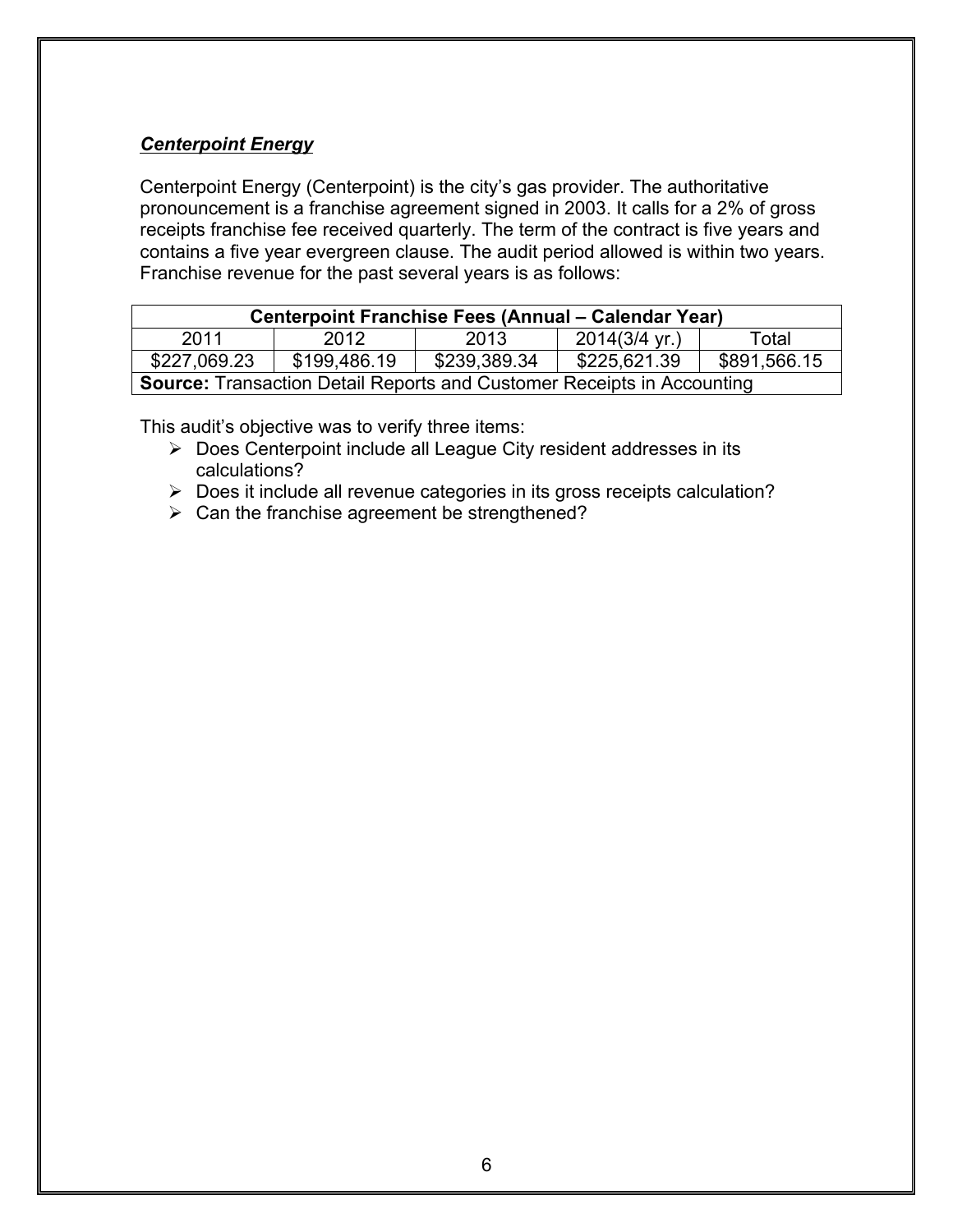# *Telephone*

One of the largest Certified Telecommunication Providers (CTP) we have is Verizon.

|              |              | Verizon Franchise Fees (Annual – Calendar Year)                 |                         |              |
|--------------|--------------|-----------------------------------------------------------------|-------------------------|--------------|
| 2011         | 2012         | 2013                                                            | $2014(1/2 \text{ yr.})$ | Total        |
| \$206,212.87 | \$183,210.57 | \$165,513.39                                                    | \$77,514.14             | \$632,450.97 |
|              |              | <b>Source:</b> Check Copies and Customer Receipts in Accounting |                         |              |

CTP's are governed by the Texas Administrative Code, Chapter 26, Section R. Previous to HB-1777, the city had a franchise agreement with Verizon. That agreement required GTE/Verizon to pay the city 2% of gross receipts as the franchise fee. According to a city memo, Verizon terminated its franchise agreement with the City of League City by notification in November 1999, as provided in HB-1777. According to the new legislation, franchise fees are based on three different categories of access lines; residential, commercial and point-to-point (private) (high-capacity data lines). Each category has a per line charge. CTP's are required to report the number of access lines in the city on a quarterly basis. Taking the number of access lines reported times the access line charges yields what each franchisee pays to the city. The city can gain access to the Public Utility Commission's (PUC) website to determine the number of access lines each CTP had in the city for the previous quarter. A comparison of the last 10 years for access lines is as follows:

|                                        | Category 1 | <b>Category 2</b> | Category 3 |
|----------------------------------------|------------|-------------------|------------|
| <b>June 2014</b>                       | 16.774     | 4,636             | 93         |
| <b>July 2004</b>                       | 21,423     | 4.459             | 122        |
| <b>Source: PUC Access Line Reports</b> |            |                   |            |

The law allows an audit to go back three years.

# *Requested Information*

Verizon provided us with a range of addresses for the streets of League City. The analysis of address ranges focused on any obvious voids.

# *CTP's Using the City's ROW*

During this audit it came to the auditor's attention by way of the PUC access line counts that numerous CTP's utilize the city's rights-of-way (ROW). Since first quarter 2011, 22-25 CTP's have been reporting to the PUC that are operating in League City. According to Chapter 26 of the Texas Administrative Code there are two types of CTP's.

"An underlying CTP is a CTP that owns facilities or provides facilities or capacity to another CTP in the rights-of-way of municipalities. A reselling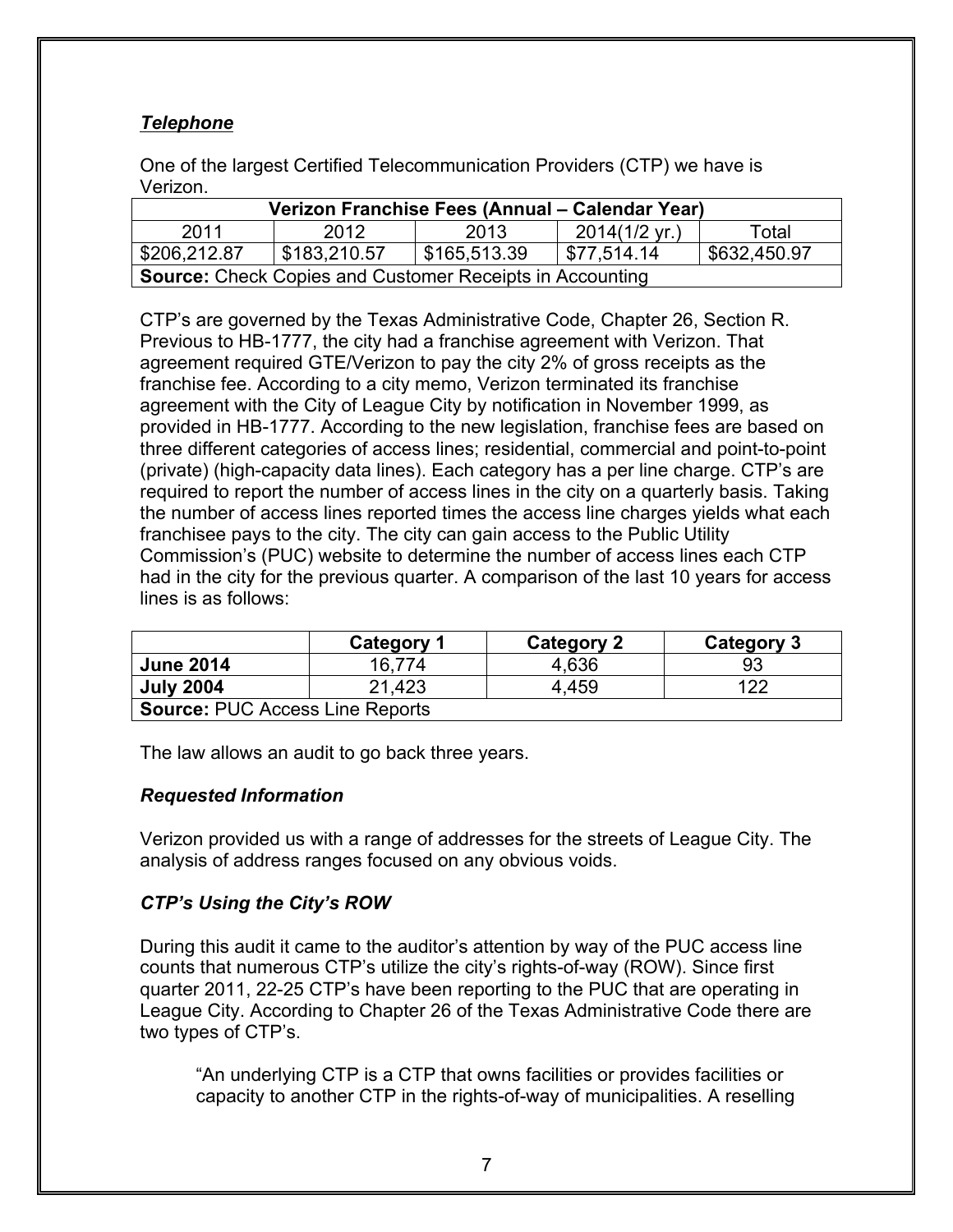CTP is a CTP to whom an underlying CTP resold, leased or otherwise provided access lines that extend to the end-use customer's premises."

According to a reliable city source, the city has four underlying CTP's. They are AT&T, Comcast, Verizon and Phonoscope. The remaining CTP's would be reselling CTP's.

During the audit it was discovered that several entities are paying a ROW fee but are not registered with the PUC; additionally, several entities were on the PUC list but not paying access line charges. It should be noted that only voice service must register with the PUC.

## *Access Line Charges*

When the law changed at the turn of the century, the PUC developed access line charges for each of the three categories. PUC rules indicate the average default ratio for access line categories 1, 2 and 3 is 1:2.3:3.5, respectively. The city's current access line rates are 1.32, 1.36, and 3.19 for access line categories 1, 2, and 3 respectively.

The city has two ways to change the access line charges. One is by reallocation of the category charges. A municipality may petition a modification of the default allocation or its own allocation by notifying the commission and all affected CTP's in the municipality. This is done no later than September 1 of each calendar year, and not more than once every 24 months.

Secondly, the PUC allows annual adjustments to the rates per access line by category by an amount equal to one-half the annual change, if any, in the most recent consumer price index (CPI).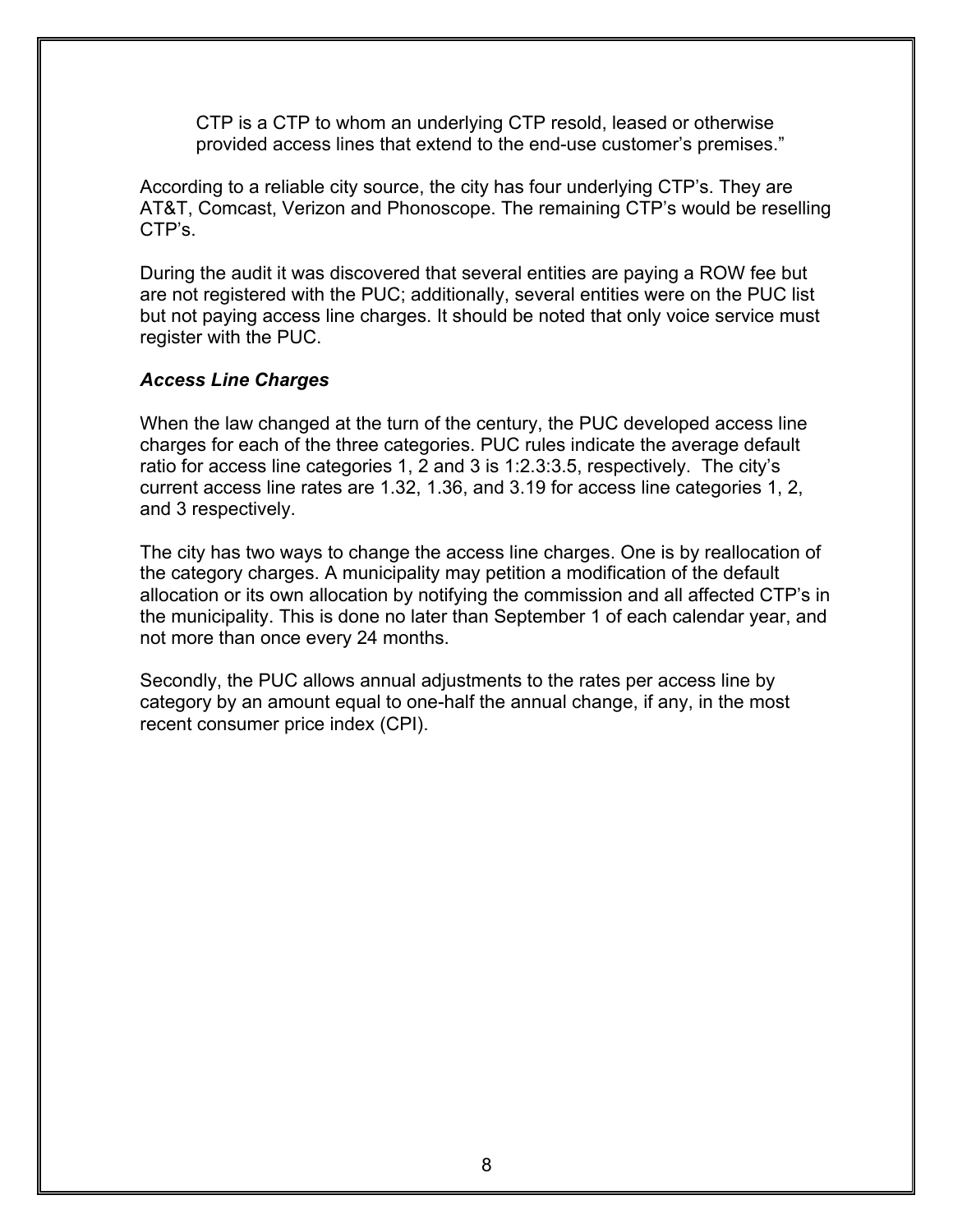# *Solid Waste*

Republic Waste has an exclusive franchise agreement for service in League City. The authoritative pronouncement that governs garbage pick-up is a franchise agreement that took effect in February 2013 and expires on January 31, 2018 with one additional period of five years. The agreement reads as follows: "The City shall bill residential units, and shall pay the Contractor on a monthly basis; such remittance to be received by Contractor by the  $15<sup>th</sup>$  of the month following the month service was rendered. Contractor shall bill commercial customers directly. 1. CONTRACTOR shall pay the City monthly, \$5,000 for sales of recyclables. 2. CONTRACTOR shall remit to the city a monthly franchise fee of 7% within twenty (20) days of previous service month. This fee will be based on the gross Commercial revenues generated in the City. The franchise fee is subject to adjustment by the City during the term of this agreement. In addition, the CONTRACTOR shall supply a report showing the gross revenues billed and used for calculating the franchise fee. Report shall also include a listing of dumpsters, roll off containers, and any other commercial collections by size, frequency, company name, location address and any other pertinent information. CONTRACTOR shall not discontinue service to any commercial customer except for delinquent payment and then only after written delinquent notice has been given to customer." There is no stipulation of how far back we can audit these entities.

Prior to Republic Waste, Ameriwaste held the exclusive franchise for garbage service in the city. Its franchise agreement was very similar to Republic Waste's agreement.

|              | Republic and Ameriwaste Franchise Fees (Annual – Calendar Year) |              |                         |              |
|--------------|-----------------------------------------------------------------|--------------|-------------------------|--------------|
| 2011         | 2012                                                            | 2013         | $2014(2/3 \text{ yr.})$ | Total        |
| \$181.347.43 | \$178,958.58                                                    | \$163,952.73 | \$107,988.83            | \$632,247.57 |
|              | <b>Source:</b> Check Copies and Customer Receipts in Accounting |              |                         |              |

GIS verified if there were any voids in coverage.

Additionally, the auditor needed to verify that the revenue database indicated that the revenue reported was accurately reported.

Republic Waste does make use of tax resale certificates. For example, some businesses in League City may have national contracts with other waste haulers such as Waste Management. That presents a problem in League City since we operate under an exclusive franchise agreement with Republic Services. Republic Services 10K annual report indicates over 500 affiliates. During this audit it was observed that O'Reilly's invoice presented to us did not include sales tax. Inquiry revealed that O'Reilly's is a customer of Waste Management not Republic Service. It was determined that Waste Management's subsidiary Oakleaf Waste Management was paying sales tax to the State of Texas Comptroller.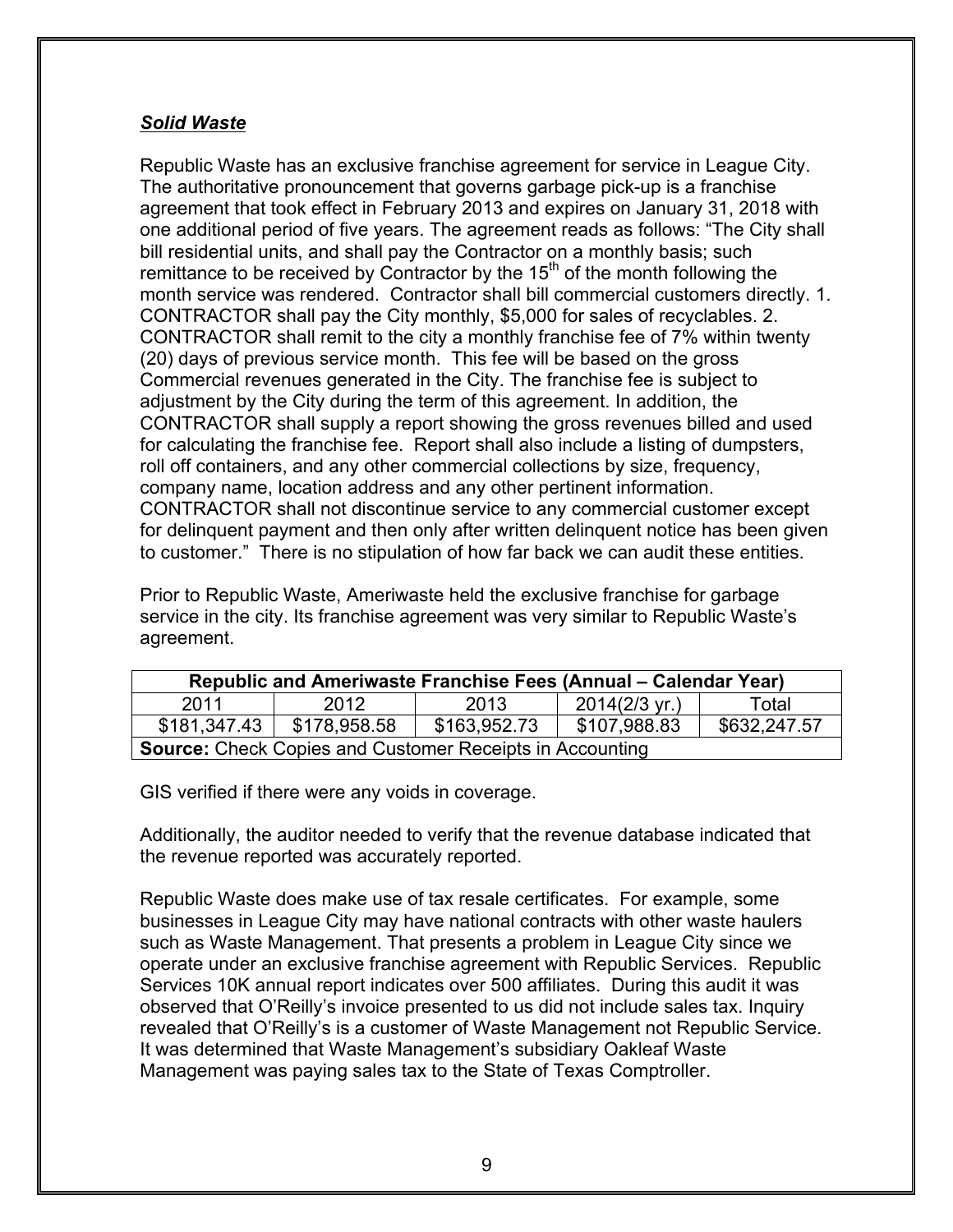The arrangement for this to work is as follows: Waste Management subcontracts with RSNA, a subsidiary of Republic Services who in turn subcontracts to BFI of Texas who is the entity League City has the exclusive franchise agreement with.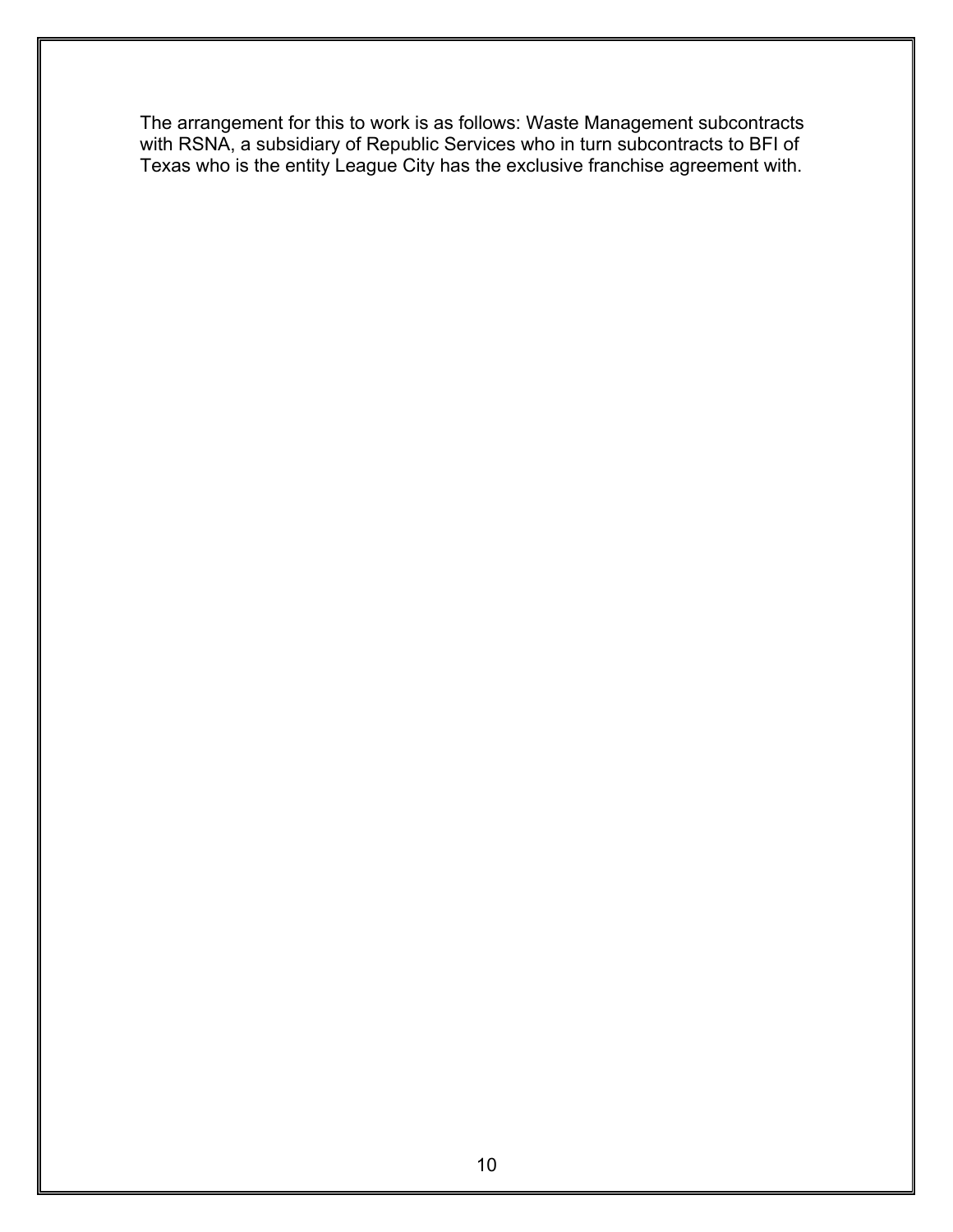# **Overall Conclusion**

# *Solid Waste*

The two main issues observed were contract terms and monitoring the contract.

The Opportunities for Improvement are as follows:

- $\triangleright$  Both Ameriwaste and Republic netted out sales tax and franchise fee from Commercial Gross Revenue
- $\triangleright$  The \$5,000 recycling fee for January 2013 was not made by Ameriwaste
- $\triangleright$  The January 2013 payment of \$8901.33 is trending low with an average of approximately \$14,000 per month
- $\triangleright$  In some cases tax-exempt resale certificates are being used. It appears that Ameriwaste used them also. Verification of the sales tax payment needs to happen
- $\triangleright$  For a couple of months the supporting documentation that supported the monthly payment was not complete
- $\triangleright$  The contract needs to be strengthened as follows:
	- Interest must be applied to late payments since they are several days late every month and in several cases they were late by a month
	- Additionally assess a penalty on late payments
	- Expressly state the deficiency must be paid within a certain amount of days
	- A provision that states the company shall establish a reasonable accounting system, which enables ready identification of gross revenues and any other pertinent information the City may need. The City requires the contractor to keep adequate books and records for review. The City requests the ability to examine the financial system and that the City can request improvements to the system
	- Request Republic to provide an independent audit of gross receipts
- $\triangleright$  Not all customers of Republic were found on their revenue report

#### *Electricity*

The GIS study on voids did not show any specific voids to pursue.

Two items stood out:

- 1) It does not appear that the original kWh factor which is still in use was inclusive of all revenue such as Contributions in Aid of Construction (CIAC) and Discretionary Service Charges (DSC) or they do not take 4% (as stipulated in the franchise agreement) of this revenue.
- 2) The kWh factor has been fixed and does not account for increases in rightsof-way fees. Several cities (Exhibit C) have an Annual Adjustment Factor built into the calculation.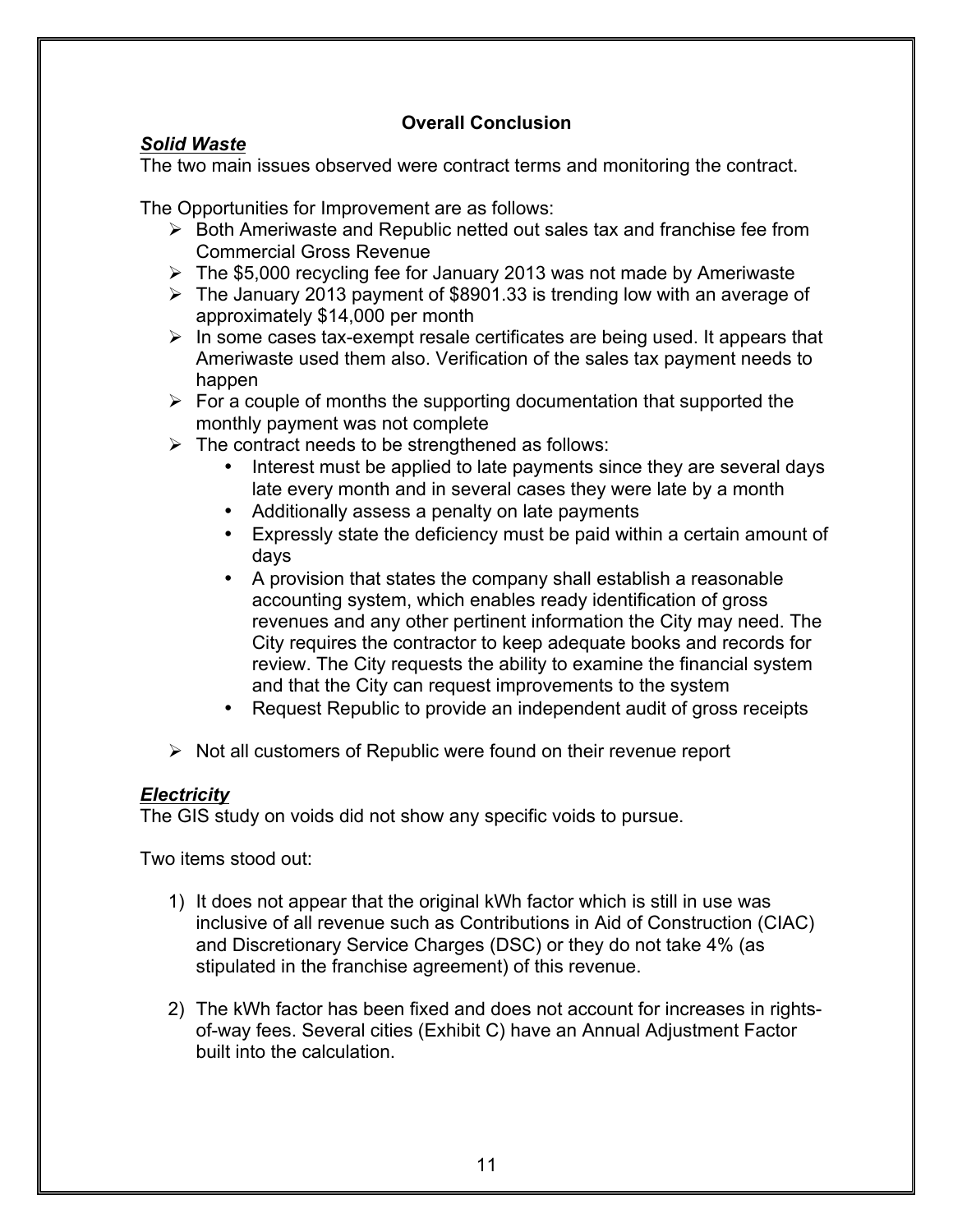# *Gas*

The GIS study on voids indicated seven addresses should have been included in League City's franchise payments and were not.

Additionally, there were Opportunities for Improvement regarding the contract itself.

#### *Cable*

The audit found several errors in their calculation of revenue. Additionally, not all customers were included in League City revenue.

#### *Telephone*

What was found in this phase of the audit was more from the CTP standpoint rather than the individual CTP Verizon. The city's monitoring should ensure that we are receiving all monies from the CTP's on the PUC report and if we find payment from what appears to be a CTP and is not on the PUC report then that should be reported to the PUC. The managing of the City's CTP's needs improvement. The city should reevaluate the access line charges and consider the opportunity to raise the rates annually.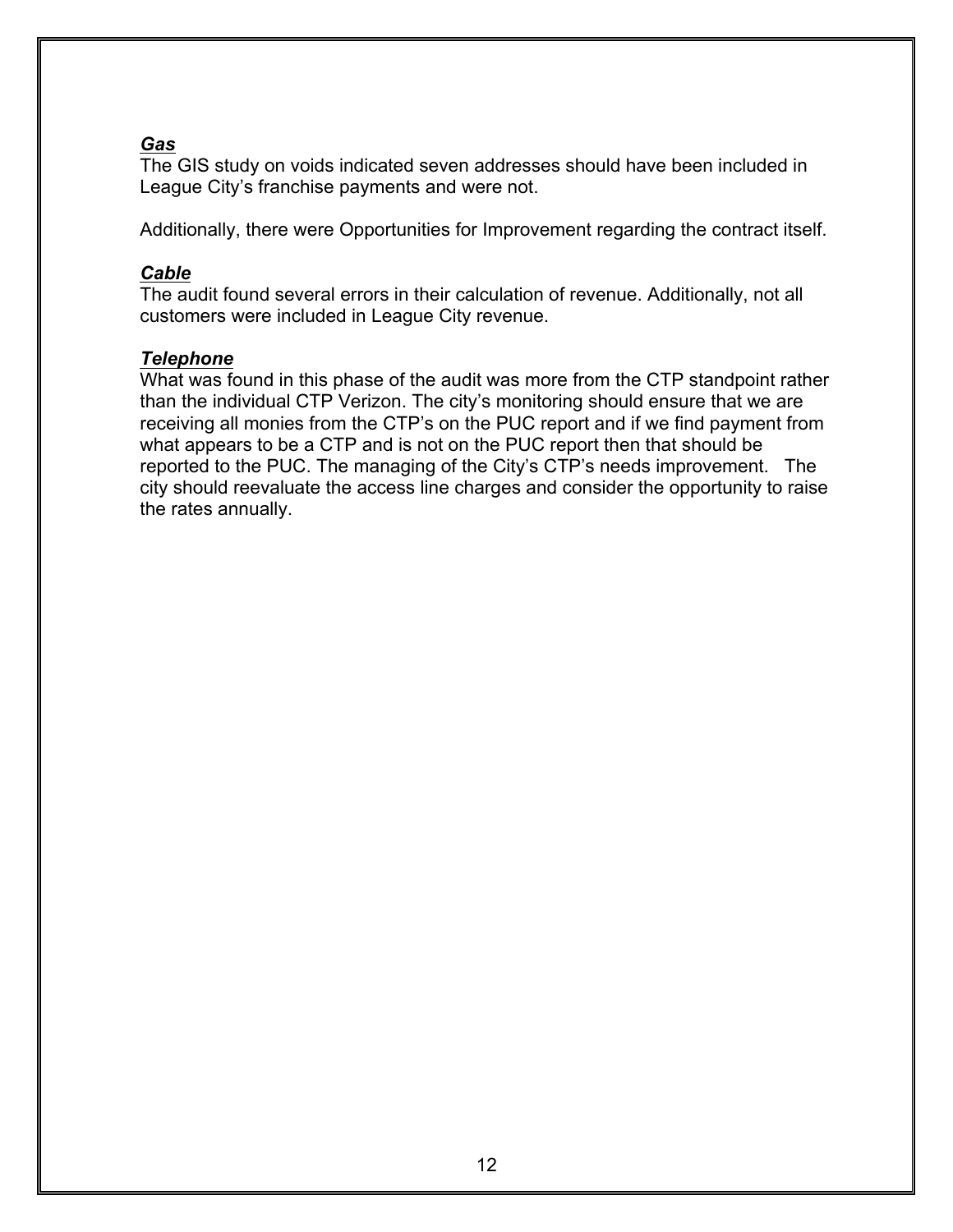#### **Opportunities for Improvement**

During the audit there was identified certain areas for improvement. The audit was not designed or intended to be a detailed study of every relevant system, procedure, and transaction. Accordingly, the Opportunities for Improvement section presented in this report may not be all-inclusive of areas where improvement might be needed.

One of Management's projects for this fiscal year is determining other sources of revenue. This audit does provide ways in which to improve the revenue flow. However, it must be understood that some of the Opportunities for Improvement in revenue may pass through to the ultimate consumer. The revenue then cycles back out to the citizen in the form of public services.

Management is in a unique position to best understand their operations and may be able to identify more efficient and effective approaches to the following recommendations:

#### **Opportunity for Improvement #1 REPUBLIC**

#### **Condition (The way it is)**

Ameriwaste (contract from 2/1/08 – 1/31/13) and Republic Waste (contract from 2/1/13 – 1/31/18) have previously and are currently netting out sales tax and franchise fees collected from the customer in their calculation of franchise fees paid.

#### **Criteria (The way it should be)**

Section 16 of the franchise agreement states the fee will be based on the gross Commercial revenues generated in the City. The term gross Commercial Revenues is defined as all revenues generated from this agreement, excluding those generated in residential. Gross means all intakes.

The court case City of Dallas, TX v. Federal Communications Commission provides great insight into the definition of gross revenue and franchise fees. This court case is from the United States Court of Appeals Fifth Circuit. While it specifically deals with the cable industry its content and conclusion can be applied to other sectors of the economy.

- $\triangleright$  From the court case "Black's Law Dictionary defines "gross" as "Before or without diminution or deduction" or "not adjusted or reduced by deductions or subtractions." "Gross Revenues" is defined by Black's as "receipts of a business before deduction for any purpose except those items specifically exempted."
- $\triangleright$  From the court case "Industry accounting practices require that money collected from subscribers to pay franchise fees be included in gross revenue. The Financial Accounting Standard Board's Statement of Financial Accounting Standards No. 51 notes that "cable franchise fees are costs no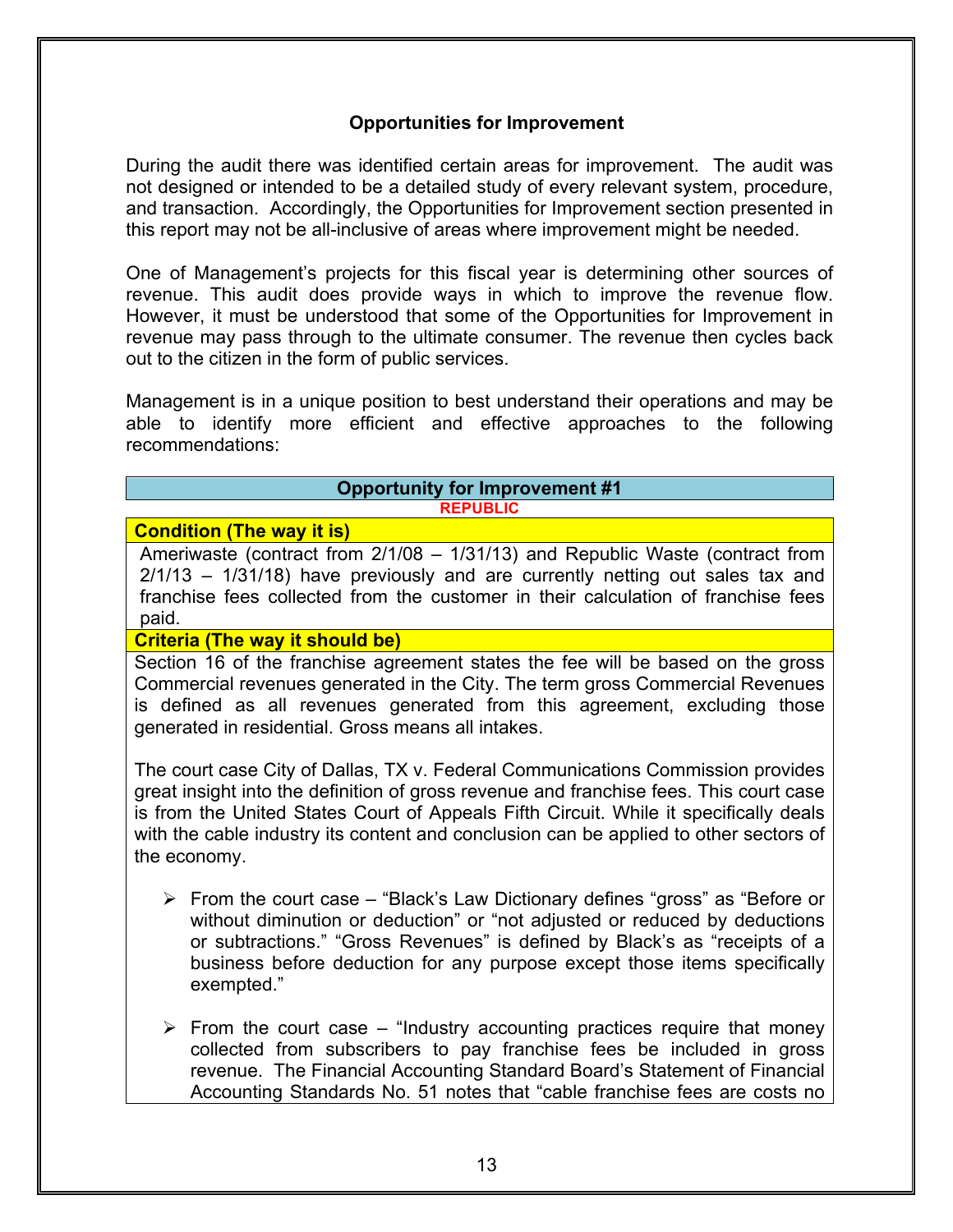different than the general manager's salary, marketing costs, and programming costs." Therefore, under the standard accounting practices money collected to pay franchising fees are included in gross revenue."

- $\triangleright$  From the court case "Franchise fees are not a tax, however, but essentially a form of rent: the price paid to rent use of public right-ofways….Furthermore, even if franchise fees were treated as a tax, they would still be treated as a normal expense of doing business unless the tax was imposed directly upon the subscriber. Courts have held that gross revenue generally includes revenues collected for taxes."
- $\triangleright$  From the court case "Webster's New International Dictionary, 1103 (2d) Ed.1940) defines "gross' as "Whole; entire; total; without deduction… The gross earnings, receipts or the like are the entire earnings, receipts or the like, under consideration, without any deduction."
- $\triangleright$  From the court case "The phrase "passed the tax on" is inaccurate....The purchaser does not pay the tax. He pays or may pay the seller more for the goods because of the seller's obligation, but that is all….The price is the total sum paid for the goods. The amount added because of the tax is paid to get the goods and for nothing else. Therefore, it is part of the price."
- $\triangleright$  In our City Attorney's view, the language in our franchise agreement would not accommodate netting out sales tax and franchise fees collected from end users.
- $\triangleright$  Other franchise agreements have the same provision for fee on fee.

#### **Effect (So what?)**

It appears the netting of gross revenues has been going on since the inception of the Ameriwaste contract. For calendar year 2011 when Ameriwaste had the contract the difference between netting and not netting was \$23,109.58 and for 2012 the difference was \$23,823.38. The city did not receive all the revenue it should have according to the contracts.

The time Republic has had the contract taxable and nontaxable revenue were not split out therefore the netting effect cannot be calculated.

**Cause (Difference between condition & criteria)**

A lack of monitoring for the payments received to see if they agree with what the contract dictates.

#### **Recommendation**

The following steps are recommended:

 $\triangleright$  Put into place a monitoring process to ensure that all payments (not just for solid waste) received by the city meet the requirements of our contracts.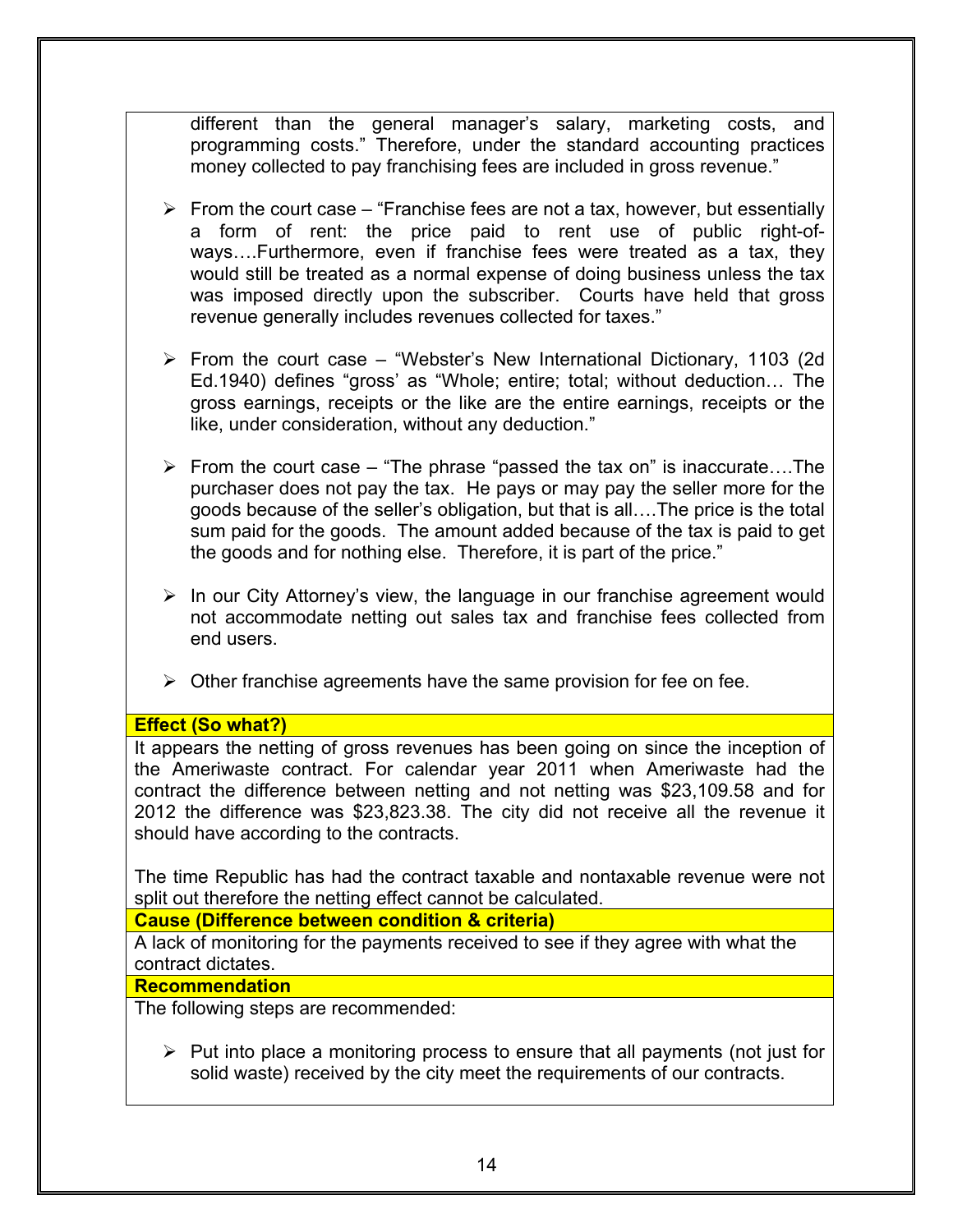$\triangleright$  Confer with the City Attorney about the collection of past years franchise fee payments that were netted and handling this for future payments.

#### **Management Response**

In the 2012 RFP process that resulted in the current contract, the City took the position that sales tax and franchise fees were not to be included in the base cost, and thus they were considered "add on" fees. This position was consistent with the contract that was in place at the time. The intent of the contract with Republic was to mirror the practice under the Ameriwaste agreement.

Management agrees that there is ambiguity in the contract language; however, the franchise fee has been collected consistently, from both contractors, since 2008 based upon the mutual understanding of the contractor and the City as to the definition of gross revenue.

#### **Action Plan**

- 1. Finance will be responsible for ensuring that all payments received by the City meet the requirements of the contract. With Council's concurrence, we recommend that the City amend the contract to clearly define the intent and practice of collection of franchise fees and to clarify that for the purpose of this contract, the definition of gross revenue is to net out sales tax and franchise fees.
- 2. If there is a desire to increase the franchise fee revenue, staff recommends working with our vendor to amend the solid waste agreement to increase the franchise fee rate from the current 7%.

#### **Implementation Date**

Staff will work with the vendor to clear up language and bring back a revised agreement for Council consideration by September 30, 2015.

#### **Auditor's Comment**

Generally Accepted Government Auditing Standards Section 7.37 states: "If the auditors disagree with the comments, they should explain in the report their reasons for disagreement."

Auditor respectfully disagrees with points made in the Management Response.

In Exhibit "B" of the Ameriwaste agreement the commercial pricing stipulates that it includes the 7% Franchise Fee and the 8% Sales Tax. Additionally, those items are "revenues generated" from the Agreement. However, when Ameriwaste sent in their supporting documentation and check they took out the franchise fee and sales tax from their calculation of the city's franchise fee. It appears that we did not realize we received a franchise fee based on Net Revenue rather than Gross Revenue as the city allowed this to happen for the duration of that contract. The Ameriwaste contract stipulates, "This fee will be based on the gross Commercial revenues generated in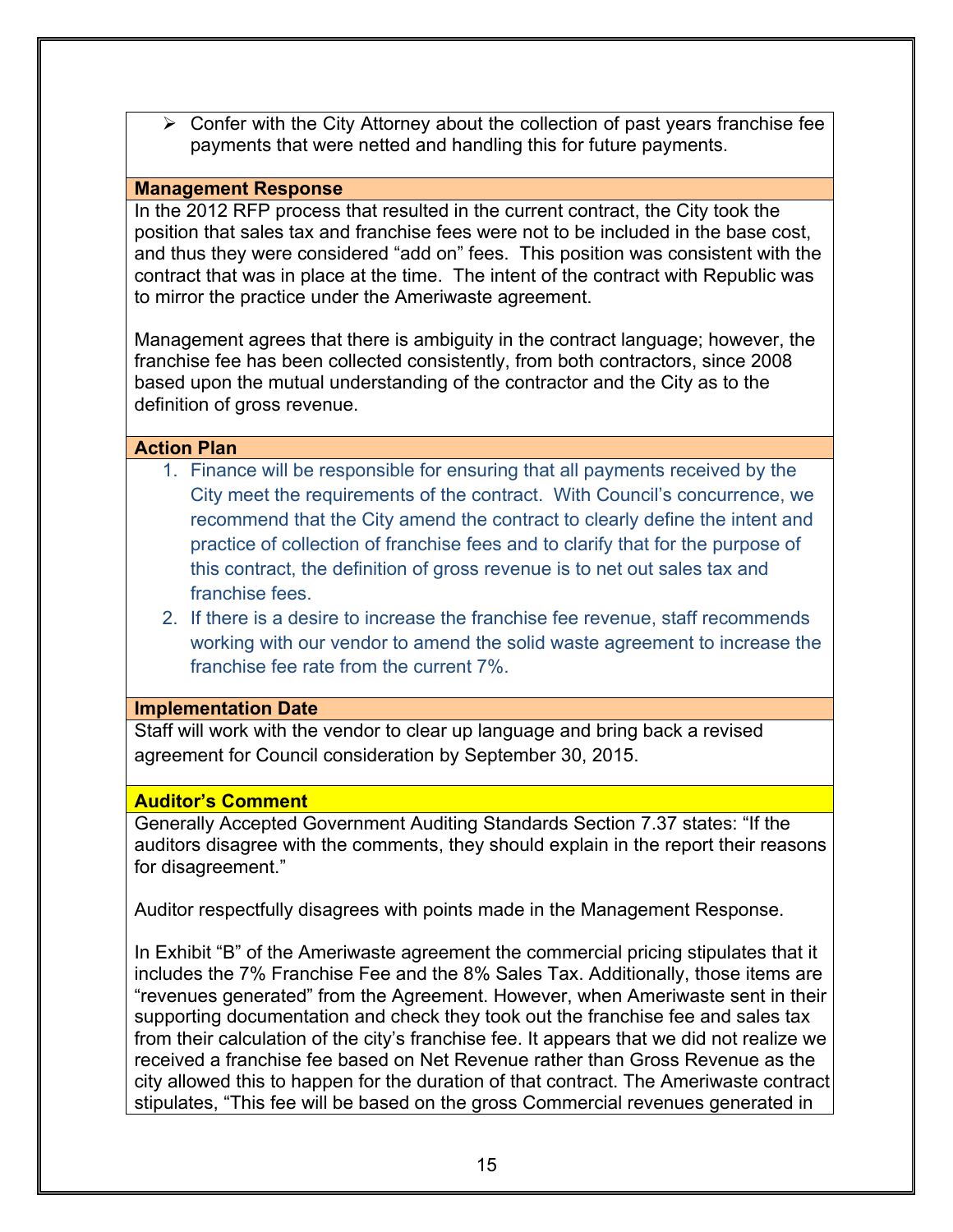the City. In addition, the CONTRACTOR shall supply a report showing the gross revenues billed and used for calculating the franchise fee." It should be noted that the contract called for a report showing gross revenues "billed." Billed means what was invoiced to their customers. Note also that the contract does not exclude sales tax or franchise fee from the category of gross Commercial revenues.

In 2012 an RFP process began to determine the city's next waste hauler.

Management states in their response that, "In the 2012 RFP process that resulted in the current contract, the City took the position that sales tax and franchise fees were not to be included in the base cost, and thus they were considered "add on" fees. This position was consistent with the contract that was in place at the time." Auditor contends that was not consistent with the contract that was in place at the time. Reference third paragraph of the Auditor's Comment.

Exhibit "B" of the Republic agreement excludes the sales tax and franchise fee in Commercial pricing. This is different from the Ameriwaste agreement which included sales tax and franchise fees in Commercial pricing. During the audit, auditor was given an excerpt from the question and answer phase of RFP 12-08 which stated the following, "Does the price on the Proposal Form include franchise fees? The answer was: No, do not add franchise fees, administrative fees or sales taxes." That is what in fact was found on Exhibit "B". However, that does not say that such sources of revenue are excluded from the term "Commercial Revenues;" it does indicate that they are not considered a component of the quoted fee for service. They are "revenues generated" from the Agreement. As in the Ameriwaste contract, the Republic contract states the following: "This fee will be based on the gross Commercial revenues generated in the City. In addition, the CONTRACTOR shall supply a report showing the gross revenues billed and used for calculating the franchise fee." Here again the contract called for a report showing gross revenue "billed." Billed means what was invoiced to their customers. A sampling of invoices from Republic clearly indicates that the billed or invoiced amount included sales tax and franchise fees. Again, as in the Ameriwaste contract, the city continued to receive franchise fee based on Net Revenue not Gross Revenue.

Section 35 of the Republic Agreement states, "This Agreement constitutes the entire agreement of the parties. There have been no representations made other than those contained in this Agreement." Therefore, the contract prevails.

Management Response states, "….the franchise fee has been collected consistently, from both contractors, since 2008 based upon the mutual understanding of the contractor and the City as to the definition of gross revenue." The definition of gross revenue is clear. It is defined in the dictionary; it is noted in a Financial Accounting Standard and interpreted in a court case. By way of example, Gross Revenue includes sales returns, sales allowances and sales discounts. Those are deducted to get Net Revenue. Gross is all intakes. The mutual understanding of the contractor and the City and what was in the contracts differ.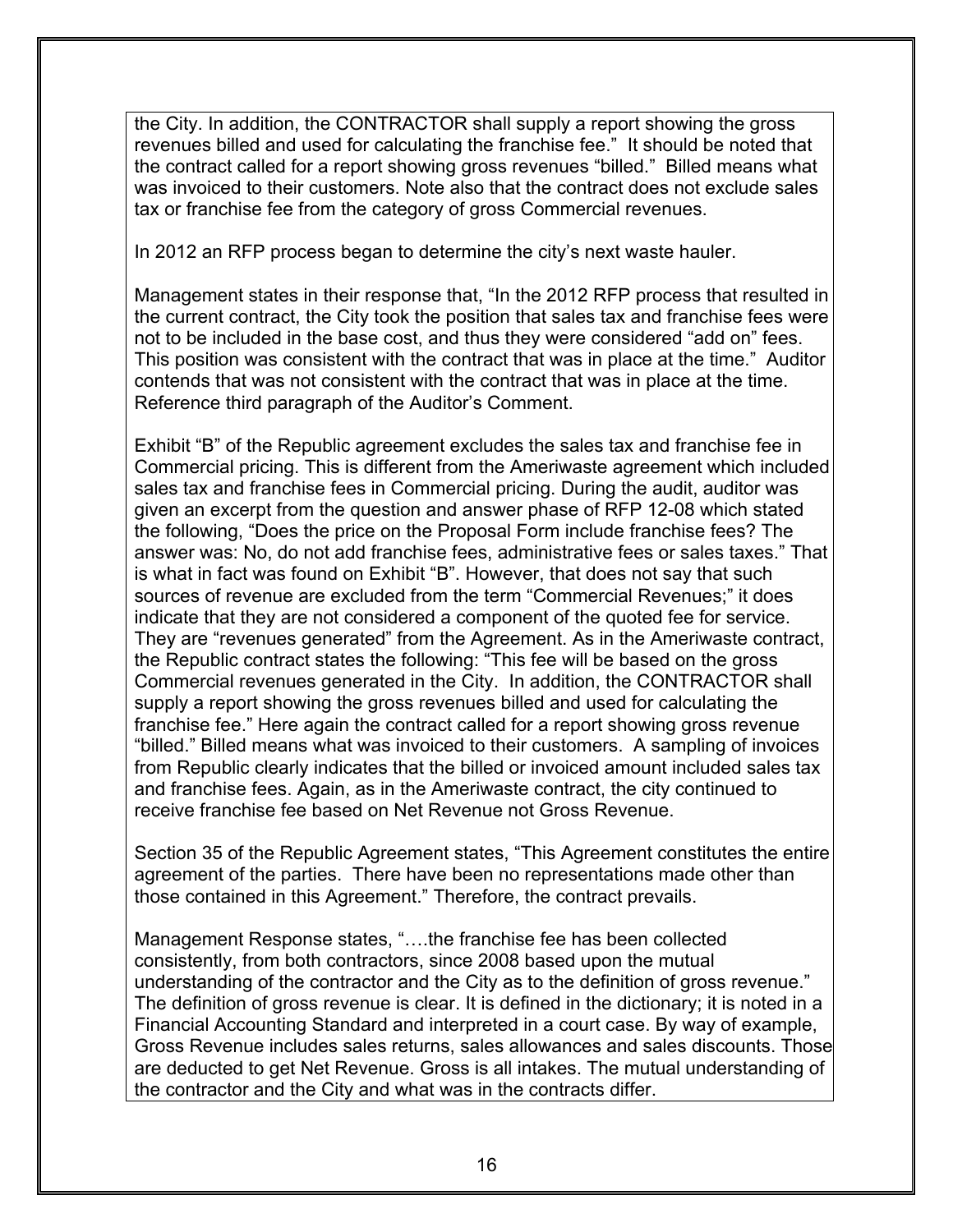The effect is that the city did not receive all the revenue it should have.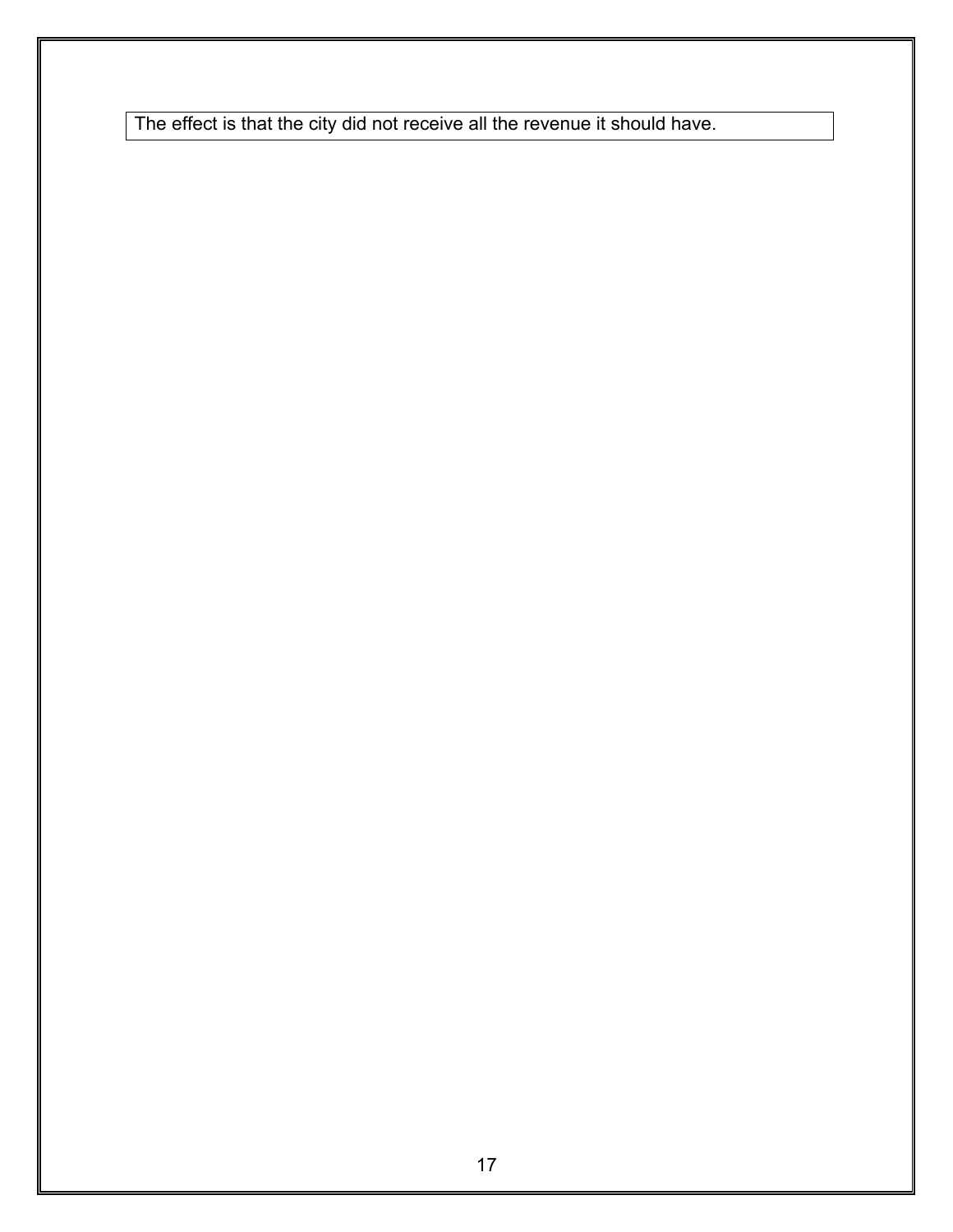| <b>Opportunity for Improvement #2</b>                                                                                                                                                                                                                                                             |  |
|---------------------------------------------------------------------------------------------------------------------------------------------------------------------------------------------------------------------------------------------------------------------------------------------------|--|
| <b>REPUBLIC</b>                                                                                                                                                                                                                                                                                   |  |
| <b>Condition (The way it is)</b>                                                                                                                                                                                                                                                                  |  |
| 1) The city shows no record of the \$5,000 recycling fee made for January 2013<br>2) The January 2013 payment of \$8,901.33 does not trend properly as the<br>average monthly payment is around \$14,000.<br>3) For a couple of months the supporting documentation received was not<br>complete. |  |
| In June of 2014 only 12 of the usual 20 page monthly report was received<br>and no front-loaders were found on the report.                                                                                                                                                                        |  |
| In July of 2014 the report title page showed over \$202,000 in gross revenue<br>but the backup only added to \$91,000.                                                                                                                                                                            |  |
| <b>Criteria (The way it should be)</b>                                                                                                                                                                                                                                                            |  |
| 1) Section 16 of the franchise agreement states, "Contractor shall pay the City<br>monthly, \$5,000 for sale of recyclables."                                                                                                                                                                     |  |
| 2) A trend analysis of large receivables can quickly spot an irregularity and<br>compels an inquiry.                                                                                                                                                                                              |  |
| 3) For large payments the city should ensure proper monitoring over the<br>payment received by reviewing supporting documentation.                                                                                                                                                                |  |
| <b>Effect (So what?)</b>                                                                                                                                                                                                                                                                          |  |
| 1) The city loses out on \$5,000 of revenue<br>2) The city loses out on a potential \$5,000 of revenue<br>3) Supporting documentation provides the evidence for the payment received<br>to ensure the city is receiving what it deserves                                                          |  |
| <b>Cause (Difference between condition &amp; criteria)</b>                                                                                                                                                                                                                                        |  |
| 1 and 2) This was the last month of the contract with Ameriwaste. Republic took<br>over in February 2013. The monitoring over the transition from<br>Ameriwaste to Republic was lacking.<br>3) A lack of monitoring over the large payments from our franchisees                                  |  |
| <b>Recommendation</b>                                                                                                                                                                                                                                                                             |  |
| 1) Ensure that during any transition of contracts due diligence is performed with a<br>final accounting and an observation over the first couple of months with the new<br>franchisee.                                                                                                            |  |
| 2) Train the appropriate personnel to perform the monitoring process. Properly<br>supervise the monitoring process.                                                                                                                                                                               |  |
| <b>Management Response</b>                                                                                                                                                                                                                                                                        |  |
| Management agrees.                                                                                                                                                                                                                                                                                |  |
| <b>Action Plan</b>                                                                                                                                                                                                                                                                                |  |
| 1. Finance will be responsible for ensuring that all payments received by the                                                                                                                                                                                                                     |  |
| City meet the requirements of the contract.                                                                                                                                                                                                                                                       |  |
| 2. Finance will request a more detailed payment report from Republic as                                                                                                                                                                                                                           |  |
|                                                                                                                                                                                                                                                                                                   |  |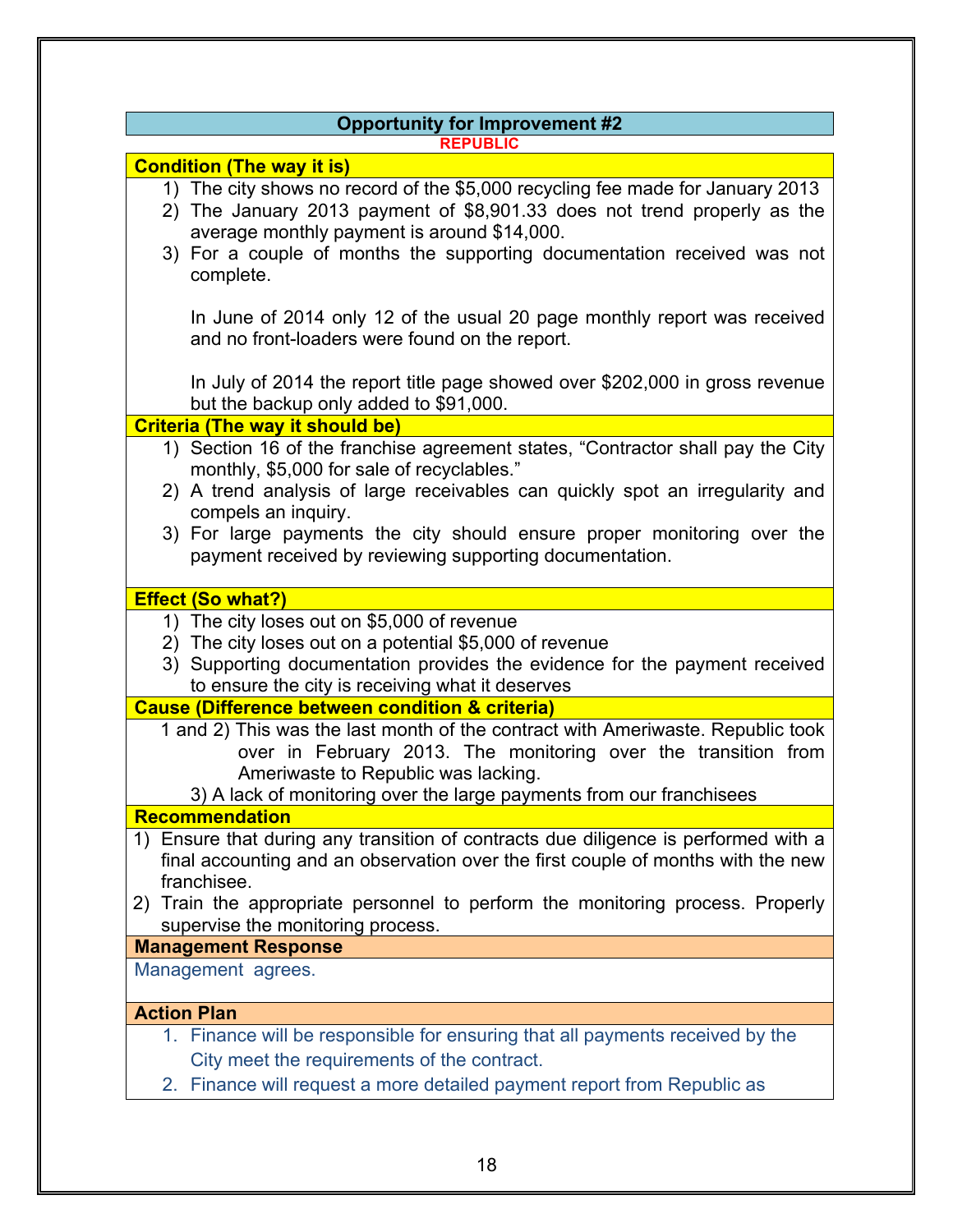discussed in Opportunity for Improvement #3. When the detailed report and payment are received each month, Finance will verify that the payment amount is in compliance with the contract.

3. Finance invoiced Ameriwaste on 02/11/2015 and again on 03/16/2015 for the past amount due for recycling fees and franchise fees from January 2013. If payment is not received, the issue will be turned over to the City Attorney.

# **Implementation Date**

The City's request for more detailed reports from Republic is expected to occur by June 30, 2015.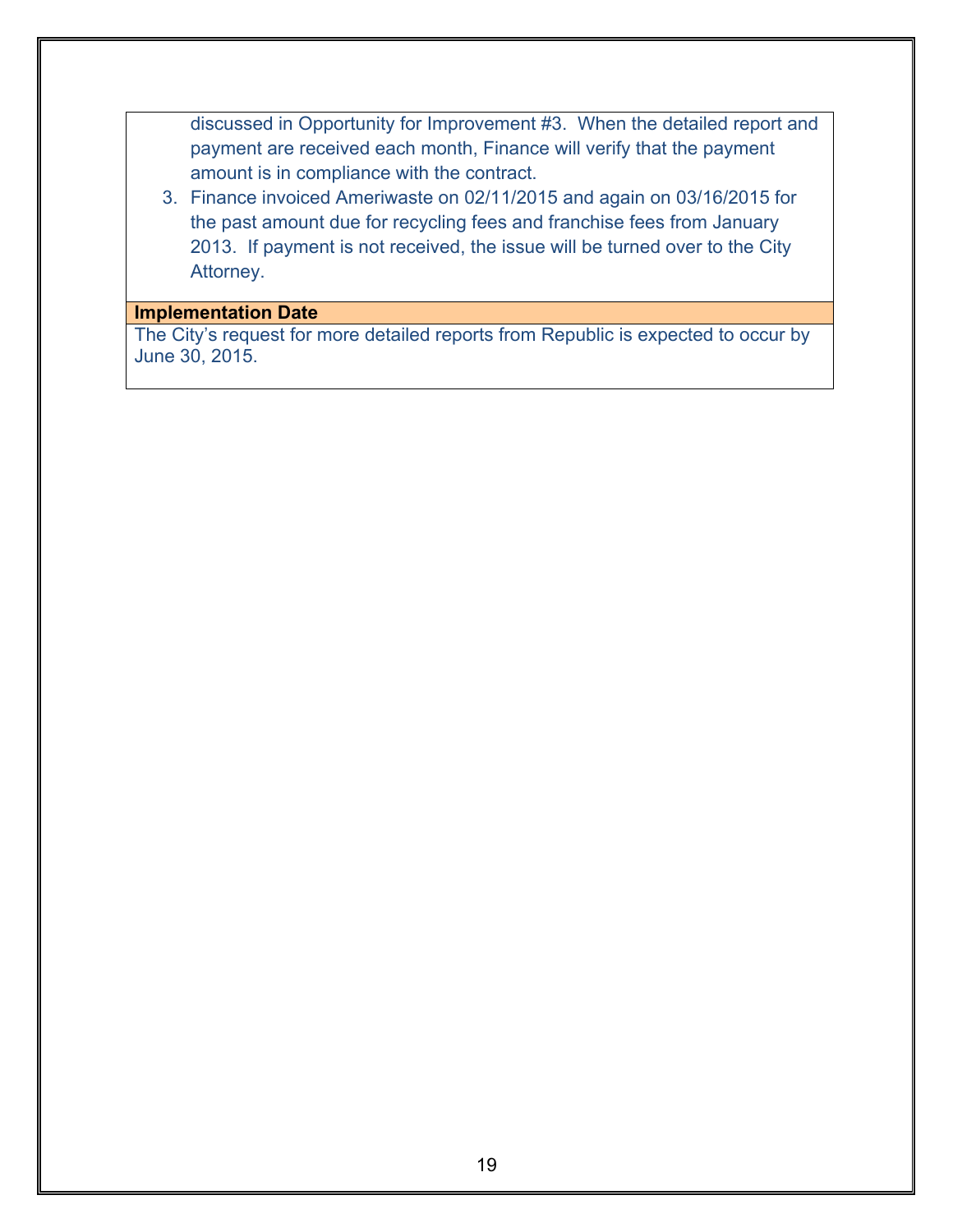#### **Opportunity for Improvement #3 REPUBLIC**

# **Condition (The way it is)**

In some cases Republic was a party to tax-exempt resale certificates. The city does not monitor if the ultimate seller of the services is remitting sales tax to the state.

In Ameriwaste's case, the supporting documentation showed big box retailers as nontaxable.

#### **Criteria (The way it should be)**

State of Texas Tax Code Chapter 151, Subchapter E, Resale and Exemption Certificate.

#### **Effect (So what?)**

It is unknown whether the city actually receives the funds from the use of taxexempt resale certificates.

#### **Cause (Difference between condition & criteria)**

Republic Waste – The monthly reports are not broken out between taxable and nontaxable. Because of this management would not have found this unless they requested a customer invoice from Republic and questioned why no sales tax appeared on the invoice.

Ameriwaste – The monthly reports were broken out between taxable and nontaxable. Management was not properly monitoring the supporting documentation that came with the payment.

**Recommendation**

Request Republic to break out their customers by tax classification and on a periodic basis review tax-exempt resale certificates to ensure the city is getting their sales tax dollars.

Continue pursuing all tax-exempt resale certificates from Republic and determine if the form is properly filled out and qualifies to have a tax-exempt resale certificate.

#### **Management Response**

Management agrees.

#### **Action Plan**

- 1. Finance will request a report from Republic that breaks out the customers by tax classification to ensure the City is getting their sales tax dollars.
- 2. This report will be reviewed no less than annually in conjunction with tax exempt resale certificates to ensure sales tax is being remitted accurately to the State.

#### **Implementation Date**

The City's request for more detailed reports from Republic is expected to occur by June 30, 2015. Implementation is contingent upon receiving the detailed report from Republic.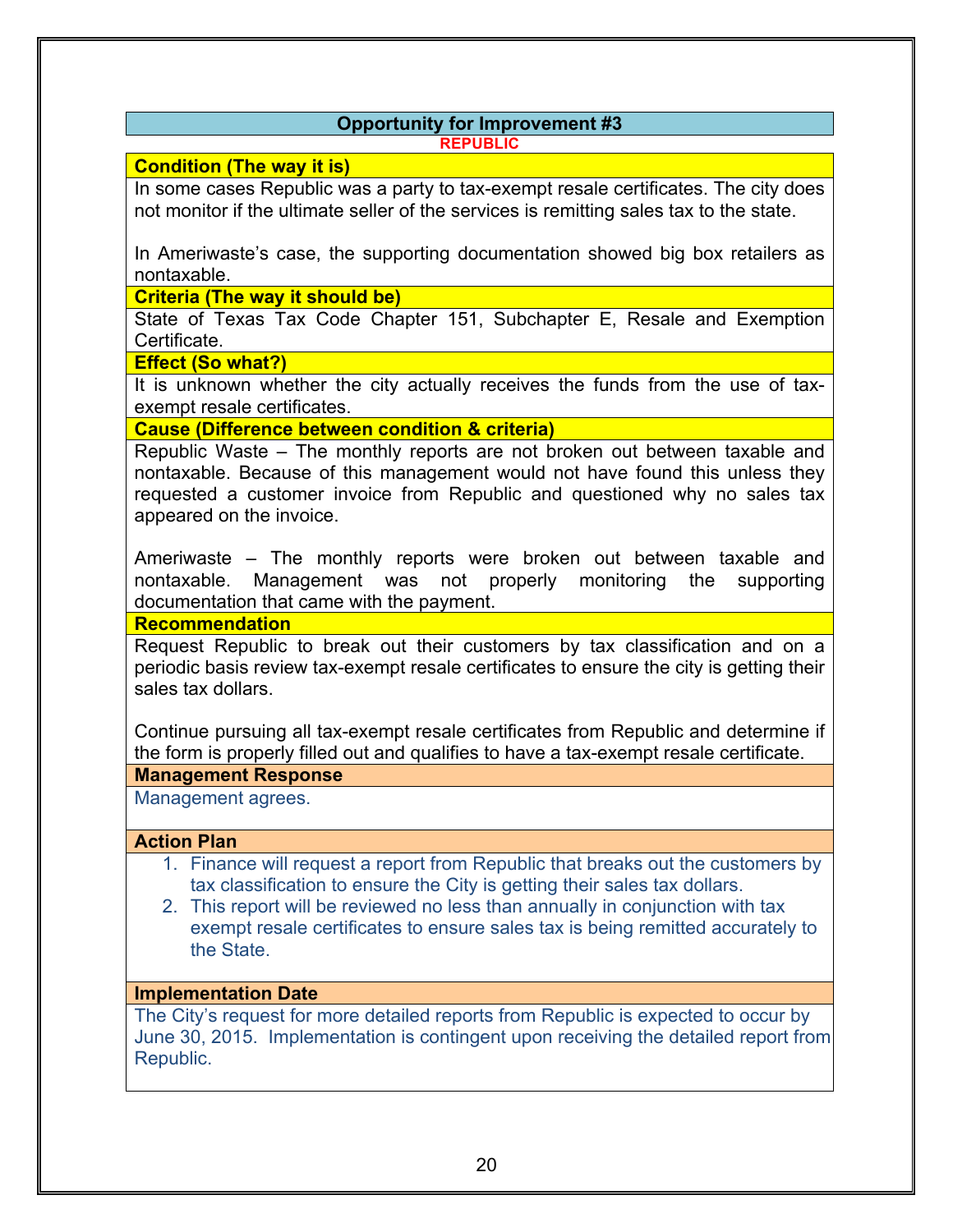#### **Opportunity for Improvement #4 REPUBLIC**

#### **Condition (The way it is)**

For FY12, 13, and 14 each monthly payment was made 2-7 days late and in eight cases the payment was several weeks late.

**Criteria (The way it should be)**

The franchise agreement states payment must be made by the  $20<sup>th</sup>$  of the following month

**Effect (So what?)**

Noncompliance with the agreement. The city can't spend the money until the city receives it.

**Cause (Difference between condition & criteria)**

Republic has no incentive to pay on time.

# **Recommendation**

Revise contract to reflect the following:

- 1) Apply interest for each day the payment is late.
- 2) In addition to the interest, assess a penalty.

3) A provision that states the deficiency must be paid within a set number of days

**Management Response**

Management generally agrees. A late payment is a default under the terms of the contract. When put on notice, they have 60 days to cure.

# **Action Plan**

Management will work with Republic to request an amendment to the current contract to address the recommended contract revisions.

# **Implementation Date**

Working with Republic on an amendment to the contract is expected to be implemented by September 30, 2015.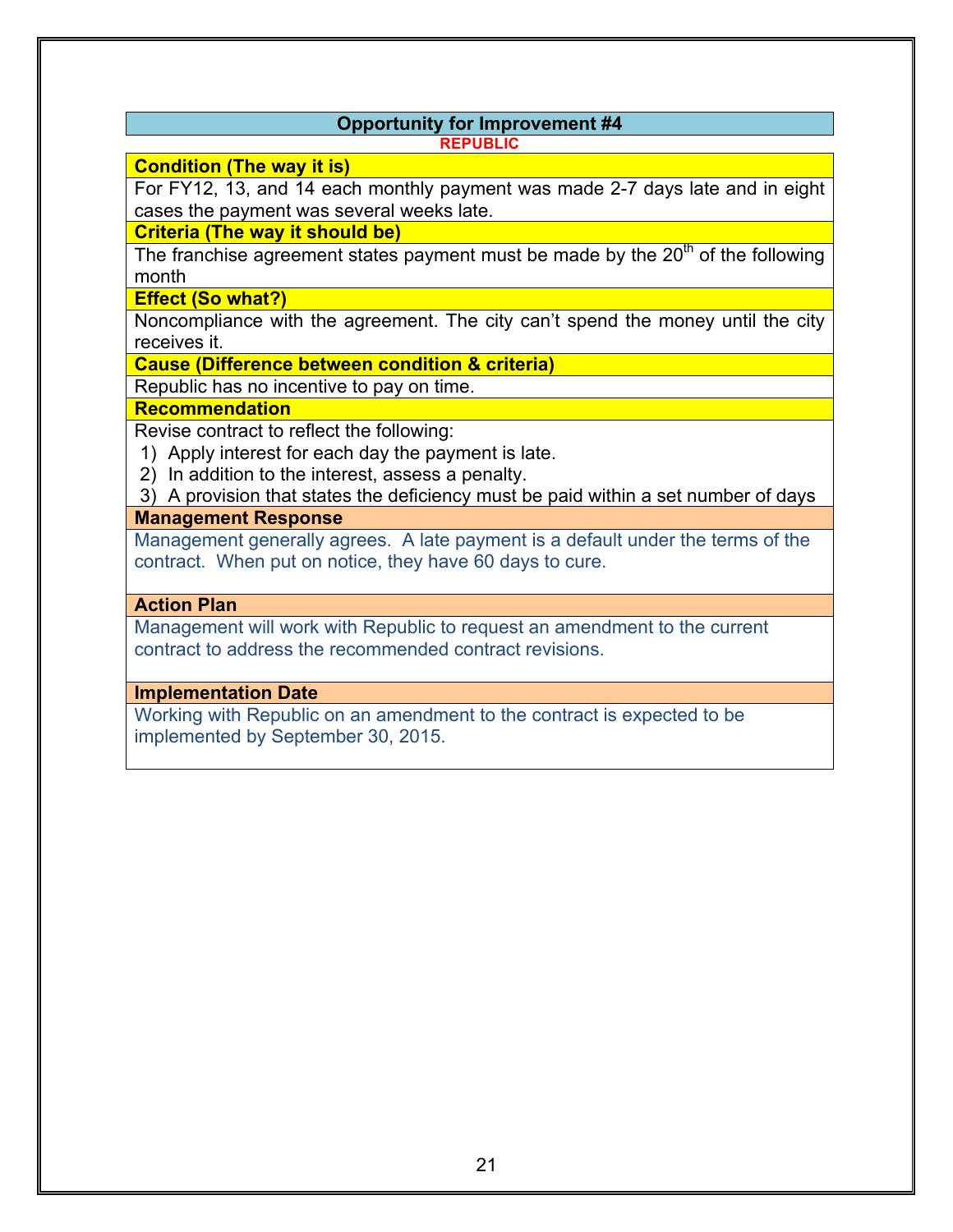#### **Opportunity for Improvement #5 REPUBLIC**

#### **Condition (The way it is)**

GIS analysis revealed locations that appeared they should have been on Republic's revenue report but were not. Analysis on these locations revealed 13 that should have been included in their revenue report but were not.

An additional two locations are violating our Exclusive Franchise Agreement in that Waste Management is making the pick-ups.

**Criteria (The way it should be)**

The City must receive all franchise fee revenue it deserves.

#### **Effect (So what?)**

The City is not receiving all the revenue it deserves. The total dollar amount owed is approximately \$10,000.

## **Cause (Difference between condition & criteria)**

Republic's financial accounting system is suspect. See Opportunities for Improvement #2 Part 3. Because of this there is an inherent risk with the revenue reported by Republic. Closer monitoring was lacking.

#### **Recommendation**

- 1) Closer monitoring is required for this contract. Ensure accountability for this contract has been assigned.
- 2) A provision in the contact and future third-party contracts that states the company shall establish a reasonable accounting system, which enables ready identification of gross revenues and any other pertinent information the City may need. The City requires the contractor to keep adequate books and records for review. The City requests the ability to examine the financial system and that the City can request improvements to the system or request that Republic attain an independent audit of gross revenues to ensure the reliability and integrity of the calculation for franchise fees

#### **Management Response**

#### Management agrees.

#### **Action Plan**

- 1. Finance in conjunction with Public Works will be responsible for monitoring contract compliance.
- 2. Management will work with Republic to request an amendment to the current contract to address the recommended contract revisions.
- 3. A GIS address analysis will be performed on a periodic basis to ensure the City is receiving all the revenue it deserves.
- 4. Finance will send an invoice to Republic for the \$10,000 due from the 13 miscoded addresses.

# **Implementation Date**

Working with Republic on an amendment to the contract is expected to be implemented by September 30, 2015. An invoice to Republic for the miscoded addresses is expected to be sent by June 30, 2015.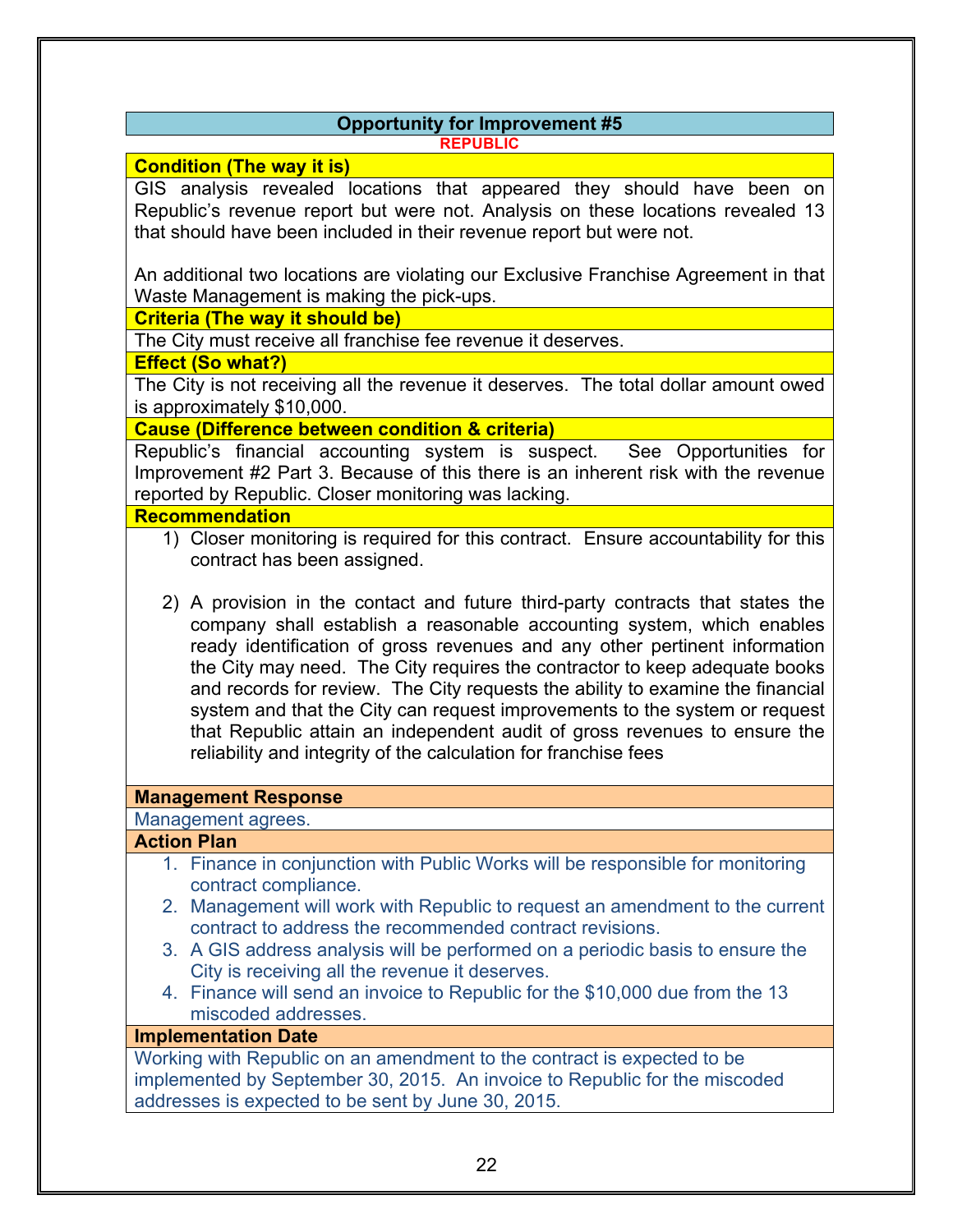#### **Opportunity for Improvement #6 TNMP**

#### **Condition (The way it is)**

The TNMP kWh factor may not have included all revenue (CIAC and DSC) in the initial calculation which is still used today or the City is not receiving 4% of that revenue. It is not clear how CIAC and DSC revenue should be accounted for.

**Criteria (The way it should be)**

All CIAC and DSC revenue should be accounted for.

**Effect (So what?)**

No matter how CIAC and DSC should be accounted for currently the city may not be receiving all revenue.

**Cause (Difference between condition & criteria)**

TNMP considers CIAC and DSC to be cost recovery charges and not revenue

**Recommendation**

Continue to work with the City Attorney to ensure the baseline kWh includes all revenue or ensure that CIAC and DSC revenue is remitted at 4%

**Management Response**

Management agrees.

**Action Plan**

1. Prior to the contract expiring in October 2016, management will begin working with the City Attorney to negotiate a new contract. During that process, management will work to establish a kWh factor that is inclusive of all costs.

**Implementation Date**

Contract negotiations are expected to be completed by October 31, 2016.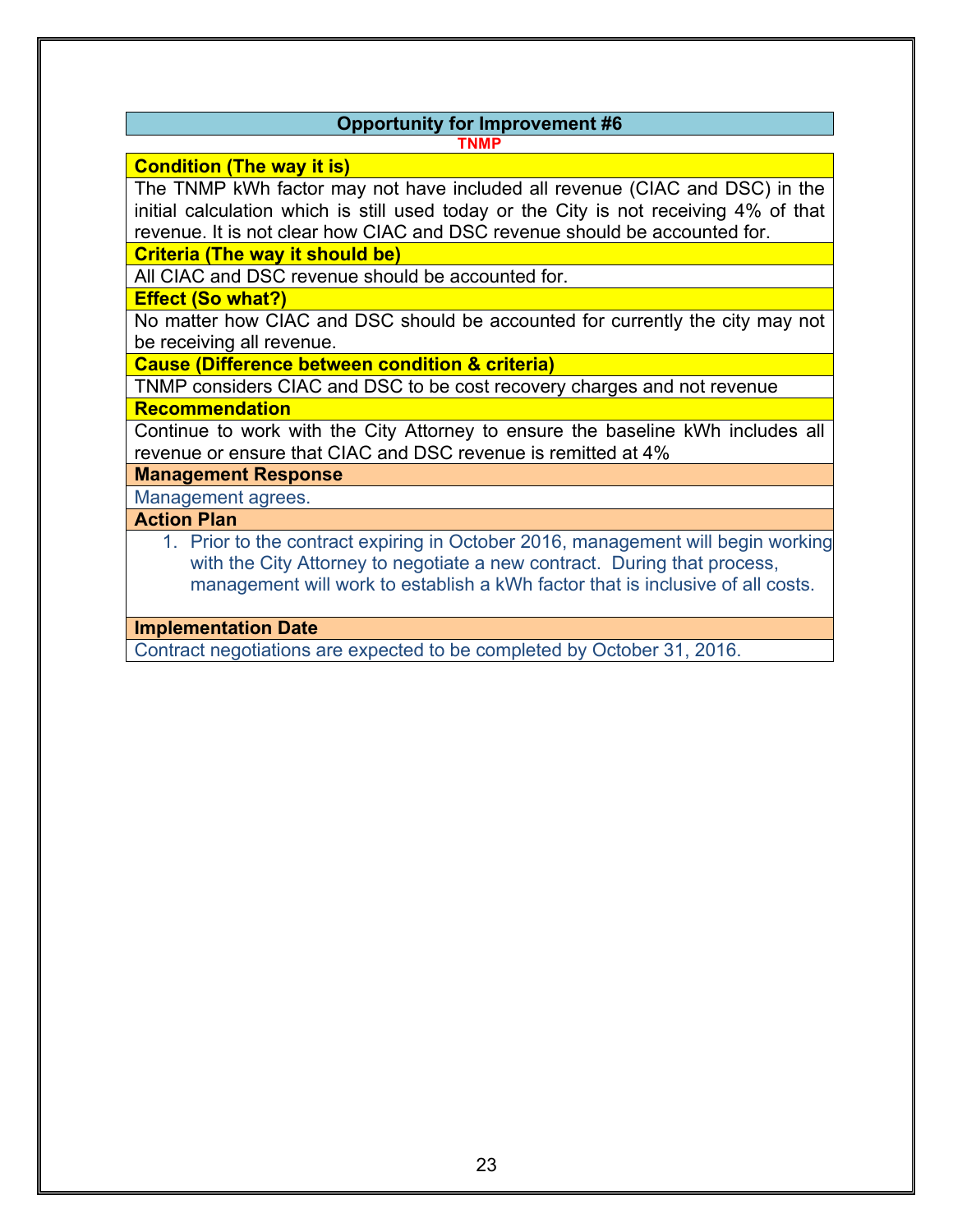# **Opportunity for Improvement #7**

**TNMP**

#### **Condition (The way it is)**

The kWh factor is probably not truly representative of what our right-of way fees should be. The factor was devised in 1998 using 1998 revenue and 1998 kilowatt hours.

**Criteria (The way it should be)**

Prudent practices would dictate that our largest franchise fee should be using a more current factor.

**Effect (So what?)**

The city may not be receiving all the revenue it deserves to receive.

**Cause (Difference between condition & criteria)**

Monitoring over our large payments was not observed during this audit.

#### **Recommendation**

Confer with the City Attorney to update the franchise agreement to:

- $\triangleright$  Take into consideration the new law and including an Annual Adjustment Factor.
- $\triangleright$  Include an Interest and Penalty provision for late payments.
- $\triangleright$  Provide for an annual audit report showing gross revenues received by the franchisee with respect to the City during the preceding fiscal year of the Franchisee. This provides a mechanism to determine where we stand in comparison to % of Gross Revenue.

#### **Management Response**

Management agrees

#### **Action Plan**

1. Prior to the contract expiring in October 2016, management will begin working with the City Attorney to negotiate a new contract. The new contract may include (1) an annual adjustment factor, (2) a penalty and interest provision for late payments, and (3) a provision for an annual audit showing gross revenues.

#### **Implementation Date**

Contract negotiations are expected to be completed by October 31, 2016.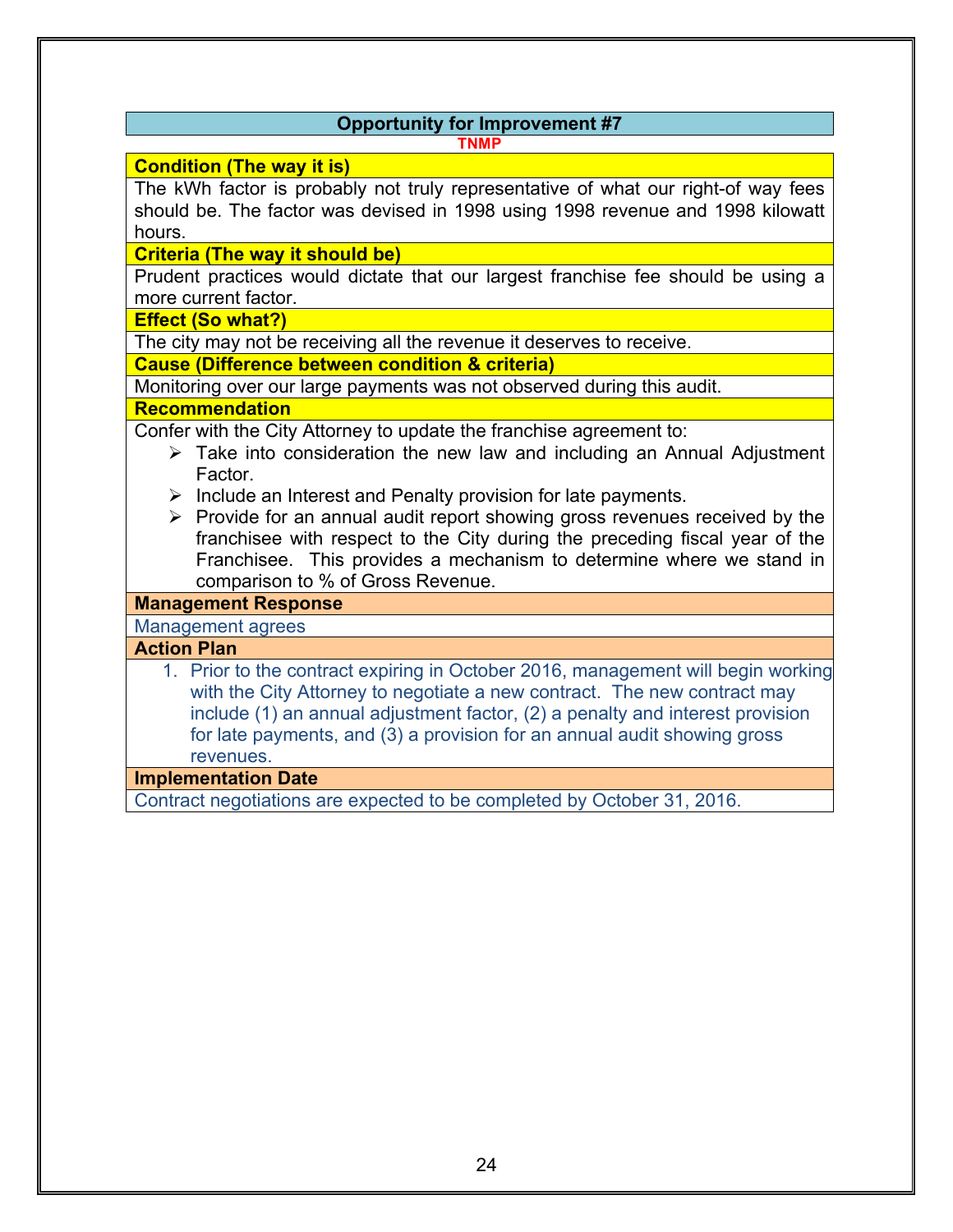| <b>Opportunity for Improvement #8</b>                                                                                                                                                                                                                                                                                                                                                                                                                                            |
|----------------------------------------------------------------------------------------------------------------------------------------------------------------------------------------------------------------------------------------------------------------------------------------------------------------------------------------------------------------------------------------------------------------------------------------------------------------------------------|
| <b>CENTERPOINT</b>                                                                                                                                                                                                                                                                                                                                                                                                                                                               |
| <b>Condition (The way it is)</b>                                                                                                                                                                                                                                                                                                                                                                                                                                                 |
| 1) The GIS analysis of Centerpoint revealed 7 addresses that League City<br>should have received franchise fees but did not.                                                                                                                                                                                                                                                                                                                                                     |
| 2) The contract has areas that are a hindrance to the city:<br>$\triangleright$ The audit period of two years does not allow an adequate resolution<br>of an audit issue<br>$\triangleright$ The contract lacks incentives for prompt payment<br>$\triangleright$ The contracts two percent franchise fee has potential for additional<br>revenue<br>$\triangleright$ The contract does not require sufficient and appropriate supporting                                        |
| documentation with the payment                                                                                                                                                                                                                                                                                                                                                                                                                                                   |
| <b>Criteria (The way it should be)</b>                                                                                                                                                                                                                                                                                                                                                                                                                                           |
| The city needs to pursue all revenues that it rightly is entitled to.<br>1)                                                                                                                                                                                                                                                                                                                                                                                                      |
| 2)<br>$\triangleright$ A four year audit period should be in all contracts<br>$\triangleright$ Incentivization should be in all contracts to encourage prompt<br>payment<br>$\triangleright$ Periodic reviews of our revenue contracts to determine if they are still<br>in line with other cities and inflation<br>$\triangleright$ All revenue contracts should require sufficient and appropriate<br>supporting documentation to substantiate the payment made to the<br>city |
| <b>Effect (So what?)</b>                                                                                                                                                                                                                                                                                                                                                                                                                                                         |
| The city has not optimized its revenue source for Centerpoint gas                                                                                                                                                                                                                                                                                                                                                                                                                |
| <b>Cause (Difference between condition &amp; criteria)</b>                                                                                                                                                                                                                                                                                                                                                                                                                       |
| Monitoring over our revenue contracts                                                                                                                                                                                                                                                                                                                                                                                                                                            |
| <b>Recommendation</b>                                                                                                                                                                                                                                                                                                                                                                                                                                                            |
| Confer with the City Attorney on updating this evergreen contract regarding the four<br>points mentioned above.                                                                                                                                                                                                                                                                                                                                                                  |
| <b>Management Response</b>                                                                                                                                                                                                                                                                                                                                                                                                                                                       |
| <b>Management agrees</b>                                                                                                                                                                                                                                                                                                                                                                                                                                                         |
| <b>Action Plan</b>                                                                                                                                                                                                                                                                                                                                                                                                                                                               |
| 1. Management will propose an amendment to the current contract which will<br>include (1) a four year audit period, (2) an incentive to encourage prompt<br>payment, and (3) a requirement of sufficient and appropriate supporting<br>documentation with the payment.<br>2. Management will perform a periodic review of the 2% franchise fee rate to                                                                                                                           |
| see if it is in line with other cities and inflation.<br>3. On January 6, 2015, the City received a payment of \$126.78 for the revenue<br>loss from the 7 miscoded addresses.                                                                                                                                                                                                                                                                                                   |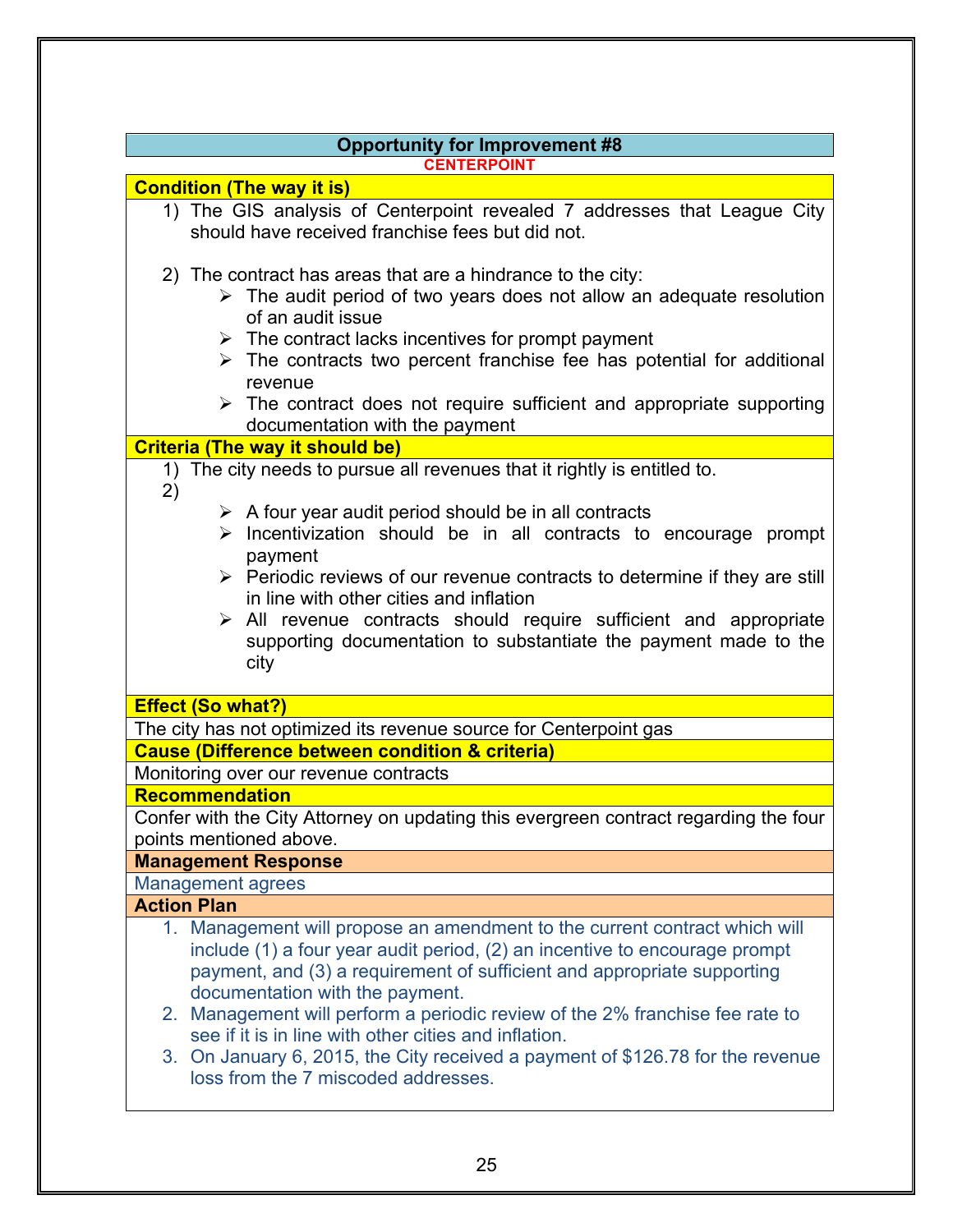**Implementation Date**

Management will attempt to amend the current contract by March 2016. If that attempt is unsuccessful, management will propose the amendments during the contract renewal period in March 2018.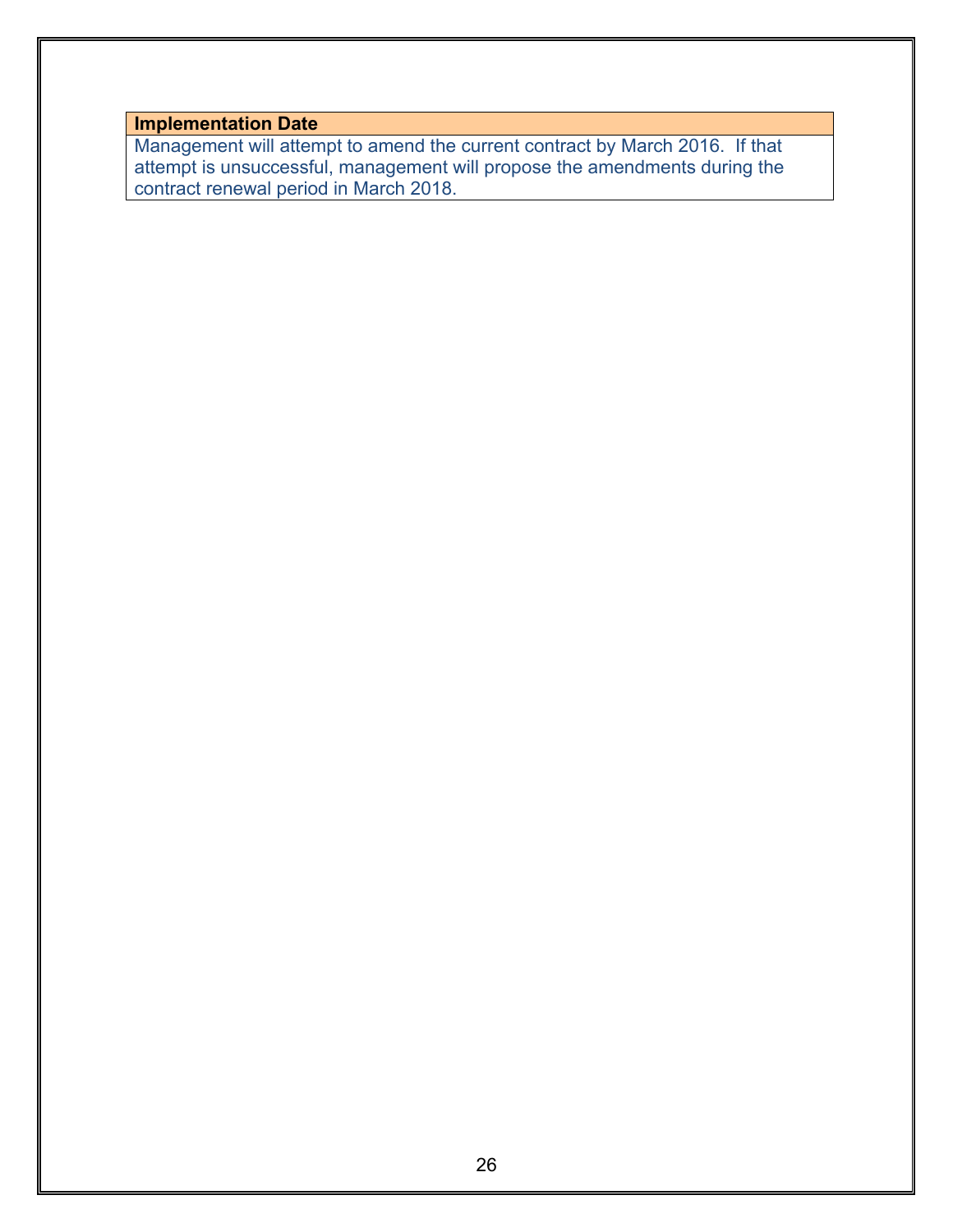# **Opportunity for Improvement #9**

#### **CERTIFIED TELECOMMUNICATION PROVIDERS**

## **Condition (The way it is)**

- 1) Management over the city's rights-of-way and collection on the rights-of-way for Certified Telecommunication Providers (CTP's) needs improvement.
- 2) The 2013  $1<sup>st</sup>$  and  $2<sup>nd</sup>$  Quarter PUC Access Line Reports were examined to determine if League City is receiving all access line revenue that it should be and if all payments we are receiving are listed on the PUC Access Line Report. What this examination found was three entities on the PUC Report but not on our list of payments received. Also, six entities were listed as providing franchise fee payments to us but not on the PUC Report.
- 3) Auditor found no history on the access line rates for each category. It could not be determined if the current access line rates (1.32, 1.36 and 3.19 for categories 1, 2 and 3 respectively) have ever been evaluated or changed. "The commission's default allocation shall be a ratio of 1:2.3:3.5 for access line categories 1, 2, and 3 respectively. This default allocation represents an average of all allocation ratios filed by municipalities with the commission pursuant to Section 26.463 of this title." Our ratio is currently 1:1.03:2.42. Times have changed since the first access line calculation came into law in 1999. The following table provides estimated access line charges for our current ratio and other variations of our current ratio based on the default allocation for a one month period (December 2014).

| Category 1                                 | Category 2 | Category 3 | <b>Access Line Fees</b> |
|--------------------------------------------|------------|------------|-------------------------|
| 1.32                                       | 1.36       | 3.19       | \$30,000                |
| .91                                        | 2.09       | 3.19       | \$27,000                |
| 1.32                                       | 3.04       | 4.62       | \$39,000                |
| .59                                        | 1.36       | 2.07       | \$17,000                |
| <b>Source: Internal Audit Calculations</b> |            |            |                         |

The above is based on December 2014 access lines: 16,770 for Category 1, 5,290 for Category 2, and 111 for Category 3.

According to Section 26.467 of the Texas Administrative Code, Title 16, Part II, the original rate determination was calculated based on 1998 total revenue from all categories and then allocated by percentage to each of the three categories and then dividing by each categories access line count. No information can be found on determining the allocation percentage for each category.

The allocation must be just and reasonable, competitively neutral, and nondiscriminatory.

To revise the allocation formula, Chapter 26 states, "No later than September 1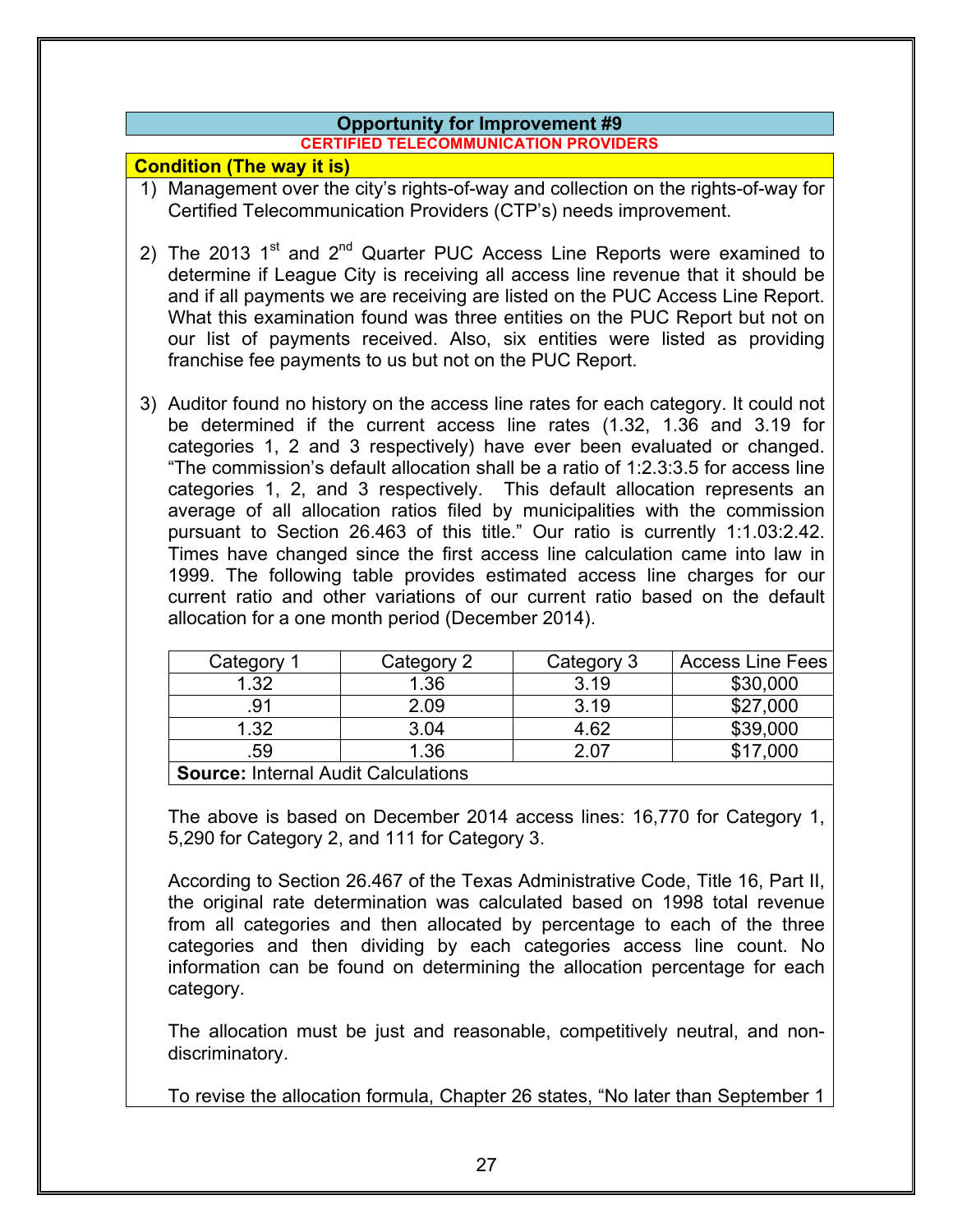of each calendar year, and not more than once every 24 months, a municipality may petition a modification of the default allocation or its own allocation by notifying the commission and all affected CTP's, the municipality shall designate the allocation that it wishes to have the commission apply in the next calendar year."

4) Each March the PUC notifies the cities of any inflationary increase in the maximum access line rates. The city can choose whether they want to retain the default rate of the previous year or increase the access line rates due to inflation. In the past the city has not opted to increase the rates due to inflation. **Criteria (The way it should be)**

1) The ability to use the city's rights-of-way should be predicated on the basis of a registration process. A coordinated approach to rights-of-way and payment must be present.

Chapter 283 of the Local Government Code, Section 283.001 (b)(1) and (b)(2) states the following:

"It is also the policy of this state that municipalities:

- (1) Retain the authority to manage a public right-of-way within the municipality to ensure the health, safety, and welfare of the public; and
- (2) Receive from certificated telecommunications providers fair and reasonable compensation for the use of a public right-of-way within the municipality."

City Charter Article IX, Sections 1 through 7, Franchises and Public Utilities, Sections 1-7 governs the grant of and regulation of franchises.

Sec. 98-156 of the city's code on unauthorized use of public rights-of-way states this. "Unless otherwise specifically provided by law, it shall be unlawful for any person to lay, construct, operate, maintain, offer for lease, or make available for any use whatsoever, any facilities across, along, over, above, or under any public right-of-way for any private or commercial purpose unless authorization has been granted by the city."

Sec. 98-157 of the city's code on registration. "To protect the public health, safety and welfare, all users of the right-of-way must register with the city."

- 2) and 3) Proper operating revenue management would dictate periodic reviews of our large revenue streams and the allocation of access line charges which gives us our revenue.
- 4) Proper operating revenue management would dictate the awareness and consideration of all potential revenue sources. This would coincide with management's revenue study. Additionally, it would enhance our ability to go to a pay-as-you-go basis for capital items.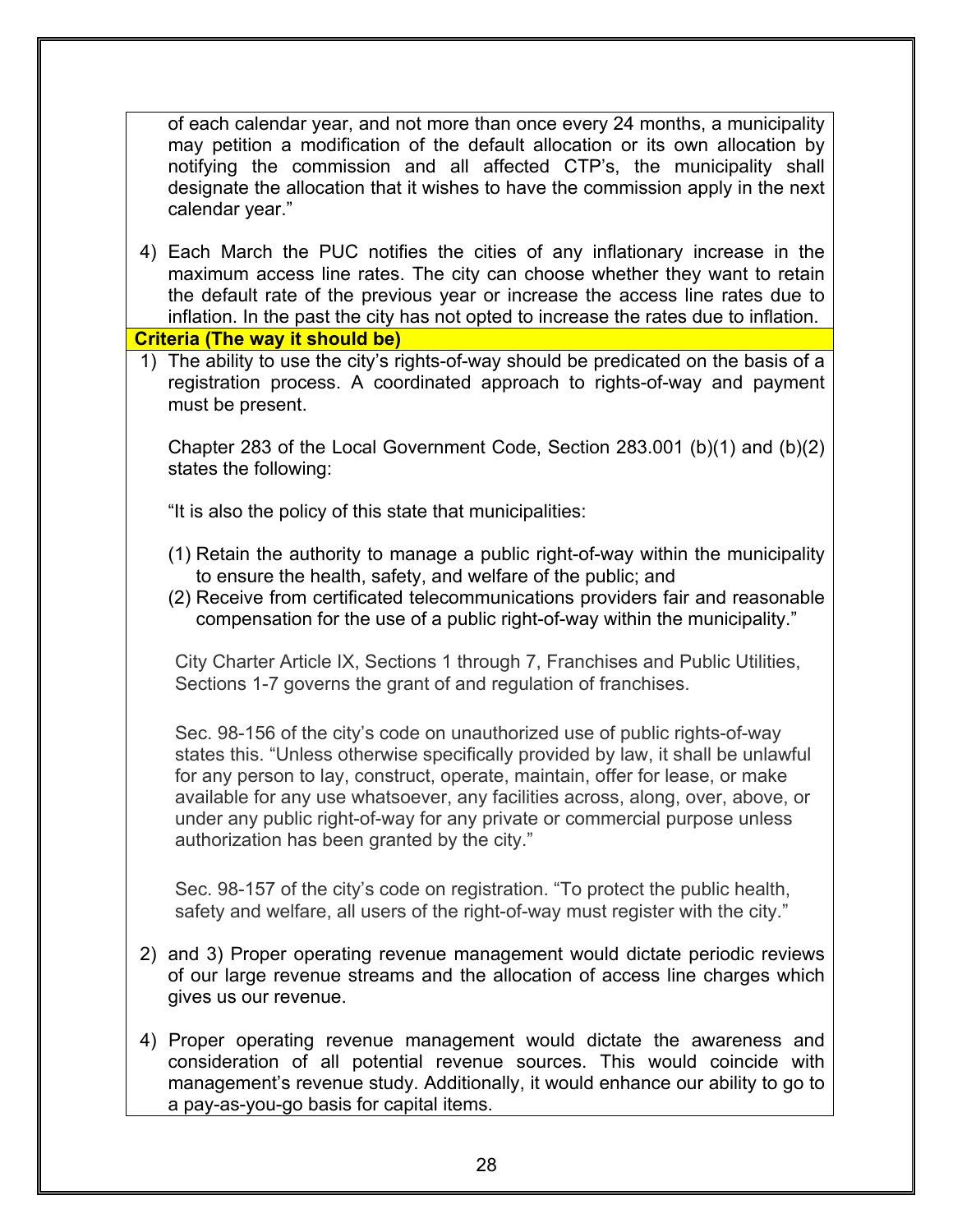**Effect (So what?)**

The rights-of-way of the City are inalienable to the City. The City must ensure they are safe, efficient, and a continuous service to the public. Proper management facilitates this process.

If one CTP pays the proper amount and another does not pay the proper amount or doesn't pay any amount *equity* becomes an issue.

The City needs to ensure it is provided all the revenue it deserves.

This past year League City could have assessed the following rates: 1.41, 1.45, and 3.35 for categories 1, 2, and 3, respectively. The difference between the current rates and the CPI adjusted rates for the month of September 2014 comes out to about \$2,000 (\$31,503.69 - \$29,510.98 = \$1,992.71)

#### **Cause (Difference between condition & criteria)**

Auditor found no city personnel using the PUC Access Line Count report. This report would give the city some idea of who exactly is using the City's rights-of-way and what revenue the City should be collecting each quarter.

#### **Recommendation**

- 1) Use the PUC Access Line Report
- 2) Recalculate the payments for the top three to five CTP's
- 3) Follow-up by contacting those not submitting payments.
- 4) Follow-up on those the city is receiving payments on but not included in the PUC report. If necessary, report those not registered on the PUC site.
- 5) Reevaluate the access line charges.
- 6) Request a remittance form for the number of lines being used
- 7) Consider the increase in access line rates due to inflation.
- 8) Evaluate what process to implement to better manage the CTP's that use the City's rights-of-way.

#### **Management Response**

#### Management agrees.

#### **Action Plan**

- 1. Finance will contact the PUC for online access to the PUC Report. The PUC report will be reviewed no less than annually to ensure the City is receiving payment from all CTP's that are required to submit payment.
- 2. Finance will recalculate the access line payments for the top three to five CTP's.
- 3. Finance will contact any CTP that is registered on the website but not remitting payment to the City.
- 4. Finance will notify the PUC of any CTP that is remitting payment but not registered on the PUC website.
- 5. Management may hire a third party vendor to reevaluate the access line charges to determine how the allocation ratio should be changed.
- 6. Finance will request a remittance form from the top three to five CTP's that do not submit the number of lines being used with their payment.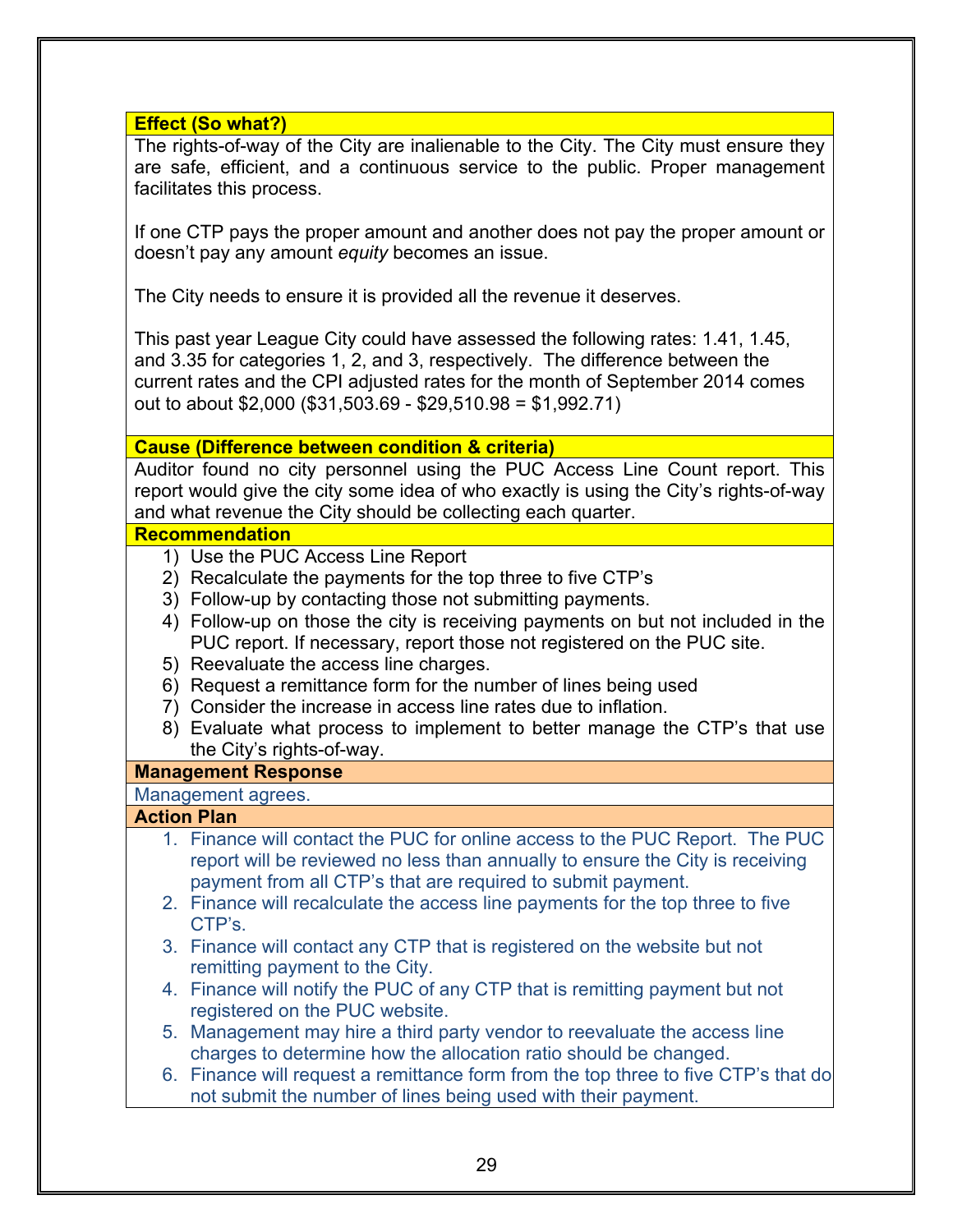- 7. Rates will be submitted to City Council to consider an increase in the access line rates for determination of implementation of the CIP adjustment due to inflation.
- 8. Management will work on formalizing the relationship with the primary (Verizon) by developing a ROW agreement to replace the agreement terminated in November 1999. Management will monitor CTPs based upon the PUC listing to confirm that the CTPs that are not primary are just leasing capacity from the primary and not also utilizing the City's right of way.

#### **Implementation Date**

Action plan items 1-4 and 6 will be implemented by June 30, 2015. A reevaluation of the allocation ratio for the access line charges (item 5) will be implemented by September 30, 2016. Submittal to City Council of the possible inflationary rate increase (item 7) will be completed by April 30, 2015. Action Item 8 is expected to be implemented by September 30, 2016.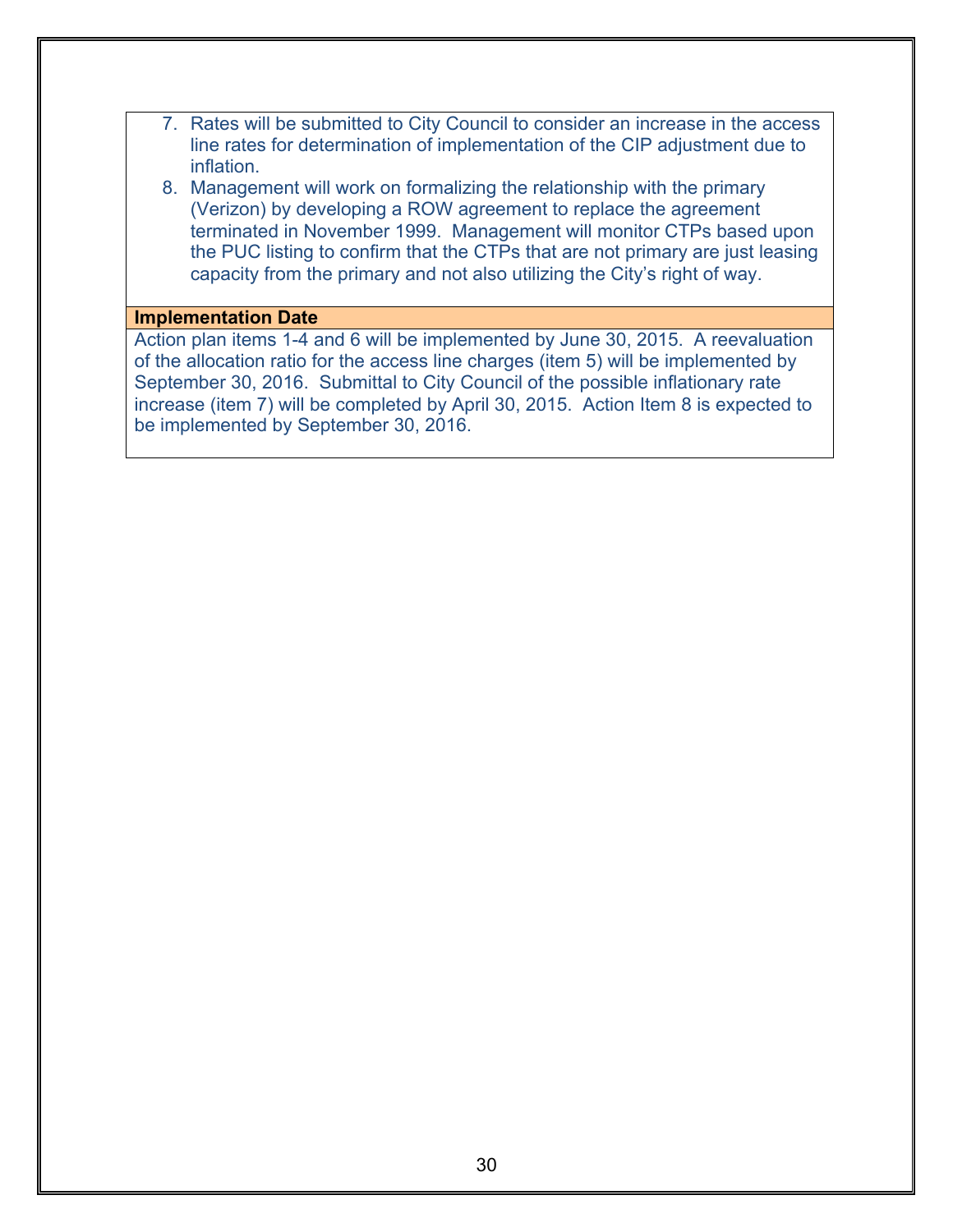| <b>Opportunity for Improvement #10</b>                                                                                                                                                                                                                                                                                                                                                                                                                                                                                                          |
|-------------------------------------------------------------------------------------------------------------------------------------------------------------------------------------------------------------------------------------------------------------------------------------------------------------------------------------------------------------------------------------------------------------------------------------------------------------------------------------------------------------------------------------------------|
| <b>COMCAST</b>                                                                                                                                                                                                                                                                                                                                                                                                                                                                                                                                  |
| <b>Condition (The way it is)</b>                                                                                                                                                                                                                                                                                                                                                                                                                                                                                                                |
| 1) Comcast is netting Advertising Commissions against Advertising Revenue.<br>2) Video install revenue was understated by a small amount for February and<br>April of 2011<br>3) FCC Fee Revenue was understated $1/11 - 6/12$ by \$22,731.47.<br>4) February 2013 In-kind fee revenue did not include \$16,815.23 in revenue<br>5) The address comparison revealed 275 active video customers that should                                                                                                                                      |
| be in the city limits but are not.                                                                                                                                                                                                                                                                                                                                                                                                                                                                                                              |
| <b>Criteria (The way it should be)</b>                                                                                                                                                                                                                                                                                                                                                                                                                                                                                                          |
| 1) Chapter 66 of the Public Utility Regulatory Act states, "Advertising<br>commissions paid to third parties shall not be netted against advertising<br>revenue included in gross revenue."<br>2) Chapter 66 of the Public Utility Regulatory Act states, "Gross Revenues"<br>means all consideration of any kind or nature<br>3) See #2<br>4) See #2<br>5) See #2                                                                                                                                                                              |
| <b>Effect (So what?)</b>                                                                                                                                                                                                                                                                                                                                                                                                                                                                                                                        |
| 1) Auditor recalculated one month, March of 2011, and found the additional<br>franchise fee amounted to just over \$2,000 for the month. \$2,000 per month<br>equates to \$96,000 for a 48 month period.<br>2) Comcast owes \$34.24 in unpaid franchise fees for Video Install Revenue.<br>3) FCC Fee Revenue created a shortfall of \$1,363.89 in franchise fees.<br>4) In-kind franchise fee created a shortfall of \$168.15.<br>5) Through December 2014, the additional franchise fee from the location<br>study is approximately \$42,018. |
| <b>Cause (Difference between condition &amp; criteria)</b>                                                                                                                                                                                                                                                                                                                                                                                                                                                                                      |
| 1) No previous monitoring over Comcast Franchise Fees has been done.<br>2) Same as #1<br>3) Same as #1<br>4) Same as #1<br>5) Same as #1                                                                                                                                                                                                                                                                                                                                                                                                        |
| <b>Recommendation</b>                                                                                                                                                                                                                                                                                                                                                                                                                                                                                                                           |
| 1) A determination needs to be made as to who best should periodically<br>monitor franchisee's payments and adherence to the franchise agreement:<br>City Management, City Auditor or a collaborative effort.<br>2) Same as #1<br>3) Same as #1<br>4) Same as #1<br>5) Same as #1                                                                                                                                                                                                                                                               |
| <b>Management Response</b>                                                                                                                                                                                                                                                                                                                                                                                                                                                                                                                      |
| Management agrees.                                                                                                                                                                                                                                                                                                                                                                                                                                                                                                                              |
|                                                                                                                                                                                                                                                                                                                                                                                                                                                                                                                                                 |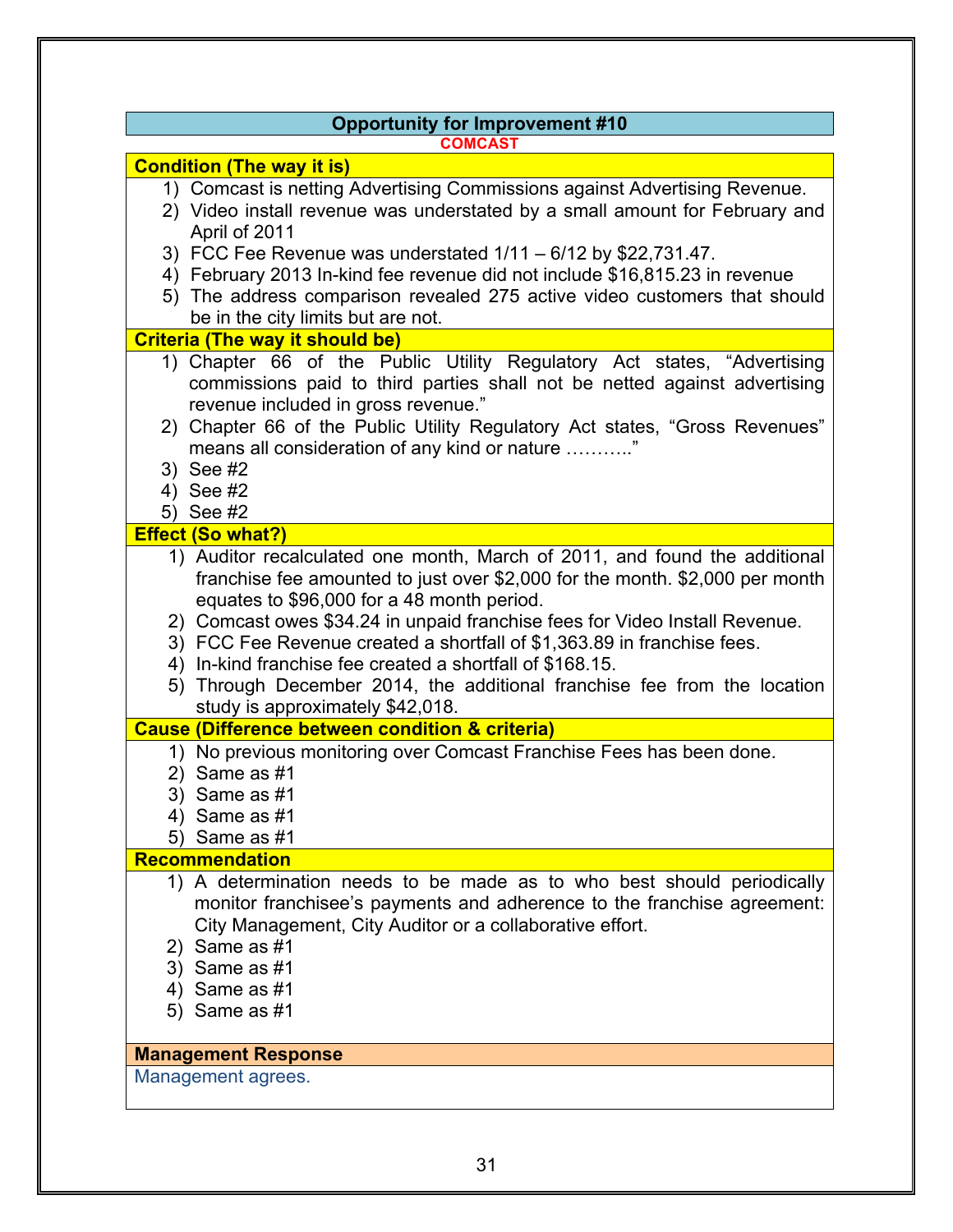# **Action Plan**

- 1. Management of this franchise agreement will be a collaborative effort between the management and the City Auditor. This includes a periodic review of the calculation of gross revenues and a GIS address analysis.
- 2. An invoice for the amount due will be sent to the vendor with a payment due date. If payment is not received by the due date, the matter will be turned over to the City Attorney.

#### **Implementation Date**

The invoice is expected to be sent by June 30, 2015.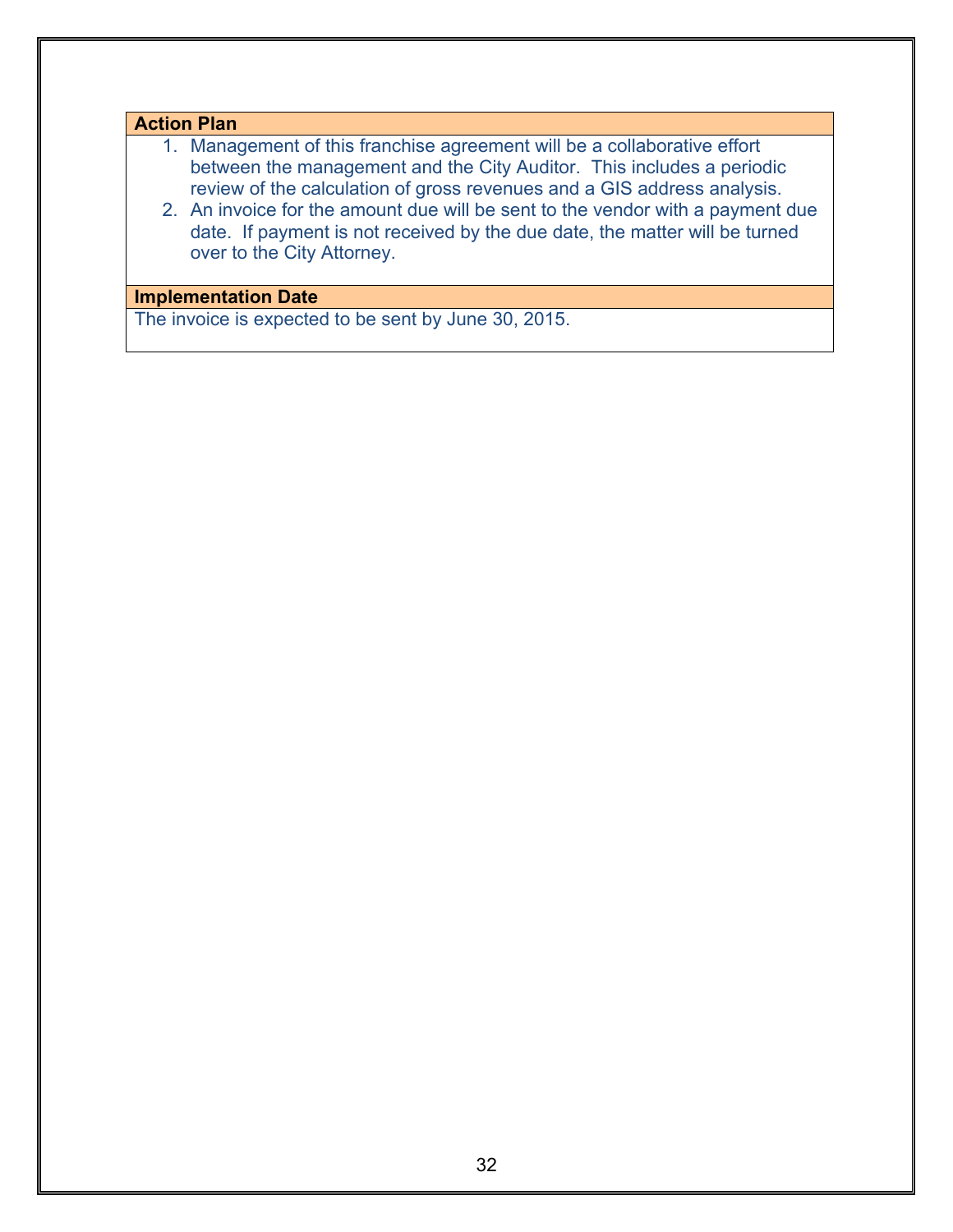|                    | <b>VERIZON</b>                                                                                                                                                   |
|--------------------|------------------------------------------------------------------------------------------------------------------------------------------------------------------|
|                    | <b>Condition (The way it is)</b>                                                                                                                                 |
|                    | The GIS analysis of Verizon's street ranges revealed the following miscodings:                                                                                   |
|                    | $\geq$ 26 Single Line Residential                                                                                                                                |
|                    | $\geq 1$ Residential with 2 Lines                                                                                                                                |
|                    | $\triangleright$ 1 Business with 2 Lines                                                                                                                         |
|                    | $\geq 1$ Business with 3 Lines                                                                                                                                   |
|                    | These accounts were not correctly applied to League City.                                                                                                        |
|                    | <b>Criteria (The way it should be)</b>                                                                                                                           |
|                    | The city needs to pursue all revenues that it rightly is entitled to.                                                                                            |
|                    | <b>Effect (So what?)</b><br>This equates to an additional \$139 per quarter in TX Right-of-Way payments to                                                       |
|                    | League City. The effect of the misapplication of the past three years is<br>approximately \$1,300.<br><b>Cause (Difference between condition &amp; criteria)</b> |
|                    | Monitoring over our revenue contracts                                                                                                                            |
|                    | Recommendation                                                                                                                                                   |
|                    | 1) With the assistance of the City Attorney pursue collection of the misapplied                                                                                  |
|                    | past three years.                                                                                                                                                |
|                    | 2) Monitor street ranges on a periodic basis.                                                                                                                    |
|                    | <b>Management Response</b>                                                                                                                                       |
|                    | Management agrees.                                                                                                                                               |
| <b>Action Plan</b> |                                                                                                                                                                  |
|                    | 1. On March 20, 2015, a letter was sent to Verizon requesting payment by April                                                                                   |
|                    | 30, 2015 in the amount of \$1,290.24.                                                                                                                            |
|                    | 2. A GIS address analysis will be performed on a periodic basis to ensure the                                                                                    |
|                    | City is receiving all the revenue it deserves.                                                                                                                   |

Management expects to receive the requested payment from Verizon by the due date.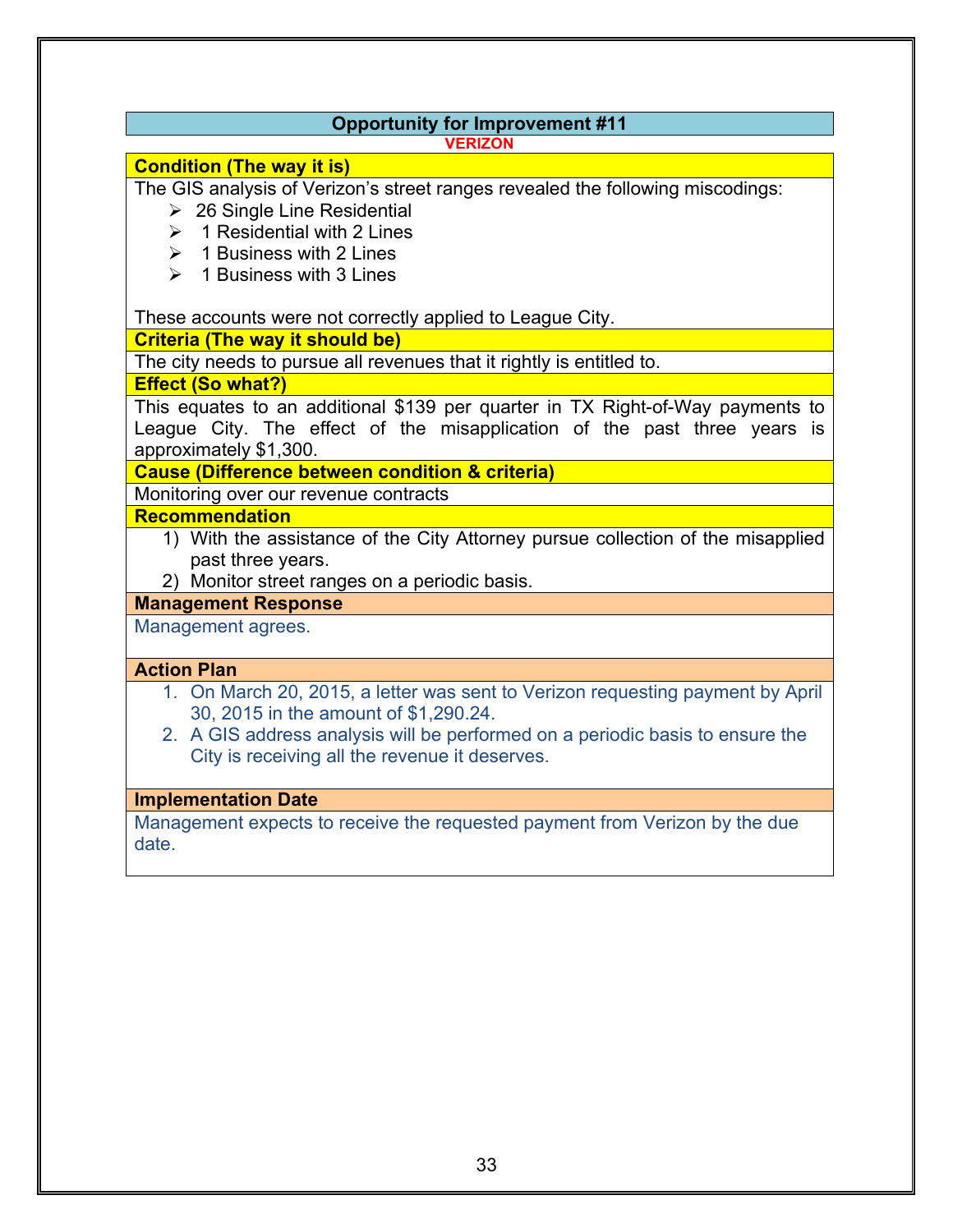# **EXHIBIT A**

# **Sampling Methodology**

# *Republic Waste*

Their entire database of League City customers was used for the GIS portion of the audit.

Their supporting documentation for each payment was used to determine if sales tax and franchise fees were netted out from gross revenues.

Five customer invoices for Republic were examined to determine if franchise fees and sales tax were charged to the customer.

# *TNMP*

GIS used the entire database that the city was able to get through a Non-Disclosure Agreement.

Acquired two years of kWh's history in order to substantiate the calculation leading to the payment.

# *Centerpoint*

GIS used the entire database that the city was provided by Centerpoint.

Acquired from Centerpoint two years of revenue history for examination purposes to substantiate the calculation leading to the payment.

# *Comcast*

GIS used the entire database that the city was able to get through a Non-Disclosure Agreement.

Acquired from Comcast numerous gross revenue reports detailing revenue classifications for four years.

# *Verizon*

GIS used subscriber addresses supplied by Verizon to determine if any voids existed in the data.

We attained PUC access line reports for the past four years and sampled two quarters of 2013. During the sampling we determined if the PUC report agreed with our monies received from franchisees.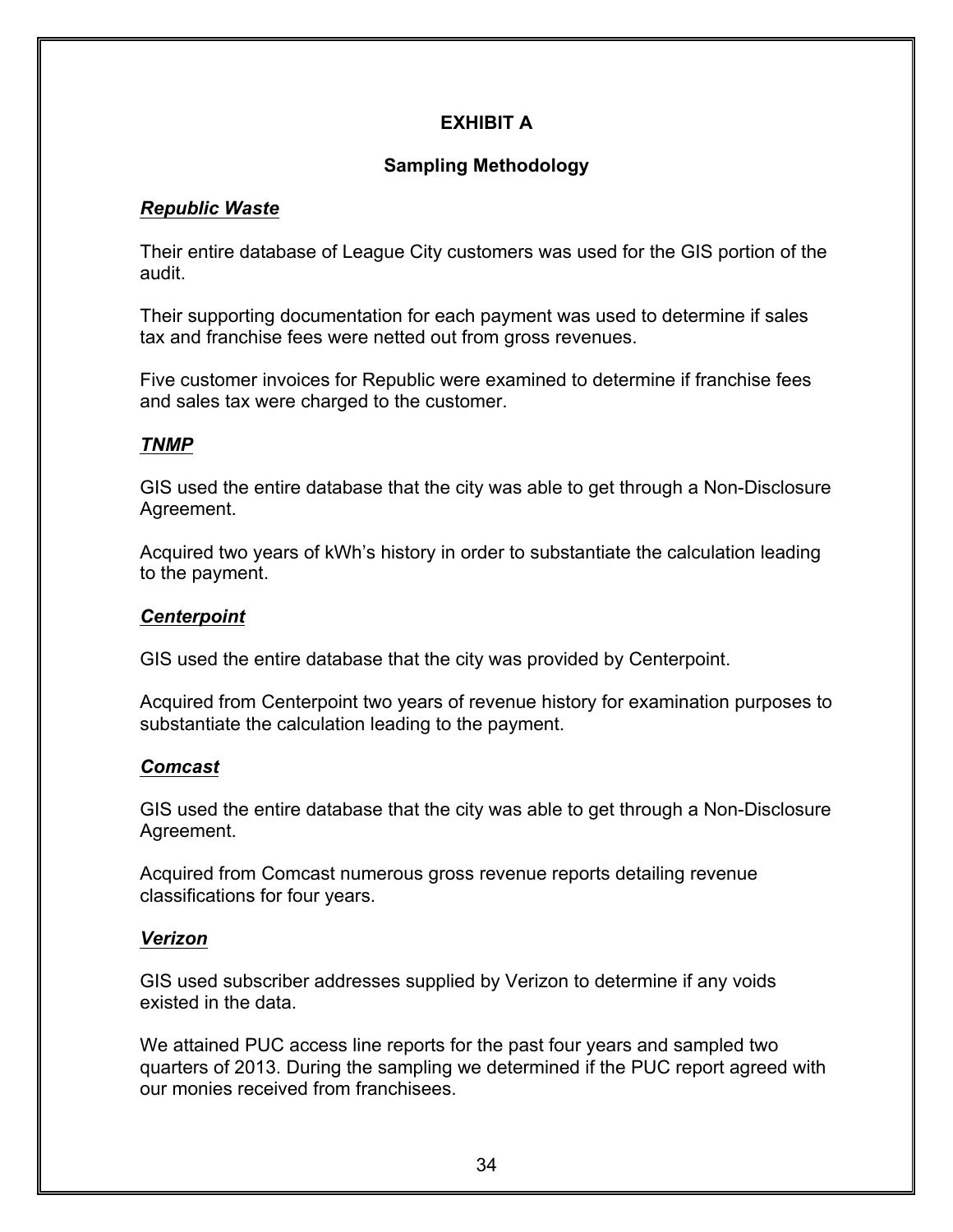# **EXHIBIT B**

# **Reliability and Integrity of Information**

# *Republic Waste*

It took several tries to get accurate and comprehensive information to our GIS department. Even Republic admitted their system is old and has difficulty extracting information. Additionally, the response time to get information was slow. Some locations were not reflected on their revenue report. The city needs to consider their financial accounting system as an inherent risk with this contract.

# *TNMP*

The auditor relied on computer-processed data in TNMP's information systems during this phase of the audit. Auditor directly tested the data rather than evaluate the systems' general and application controls. Auditor believes that the absence of testing general and application controls had no effect on the results of this phase of the audit.

It is the auditor's belief that there can be reliance on their information system.

# *Centerpoint*

The auditor relied on computer-processed data in Centerpoint's information systems during this phase of the audit. Auditor directly tested the data rather than evaluate the systems' general and application controls. Auditor believes that the absence of testing general and application controls had no effect on the results of this phase of the audit.

It is the auditor's belief that there can be reliance on their information system.

# *Comcast*

The auditor relied on computer-processed data in Comcast's information systems during this phase of the audit. Auditor directly tested the data rather than evaluate the systems' general and application controls. Auditor believes that the absence of testing general and application controls had no effect on the results of this phase of the audit.

The auditor found a few errors with their information systems. They are covered in Opportunity for Improvement #11.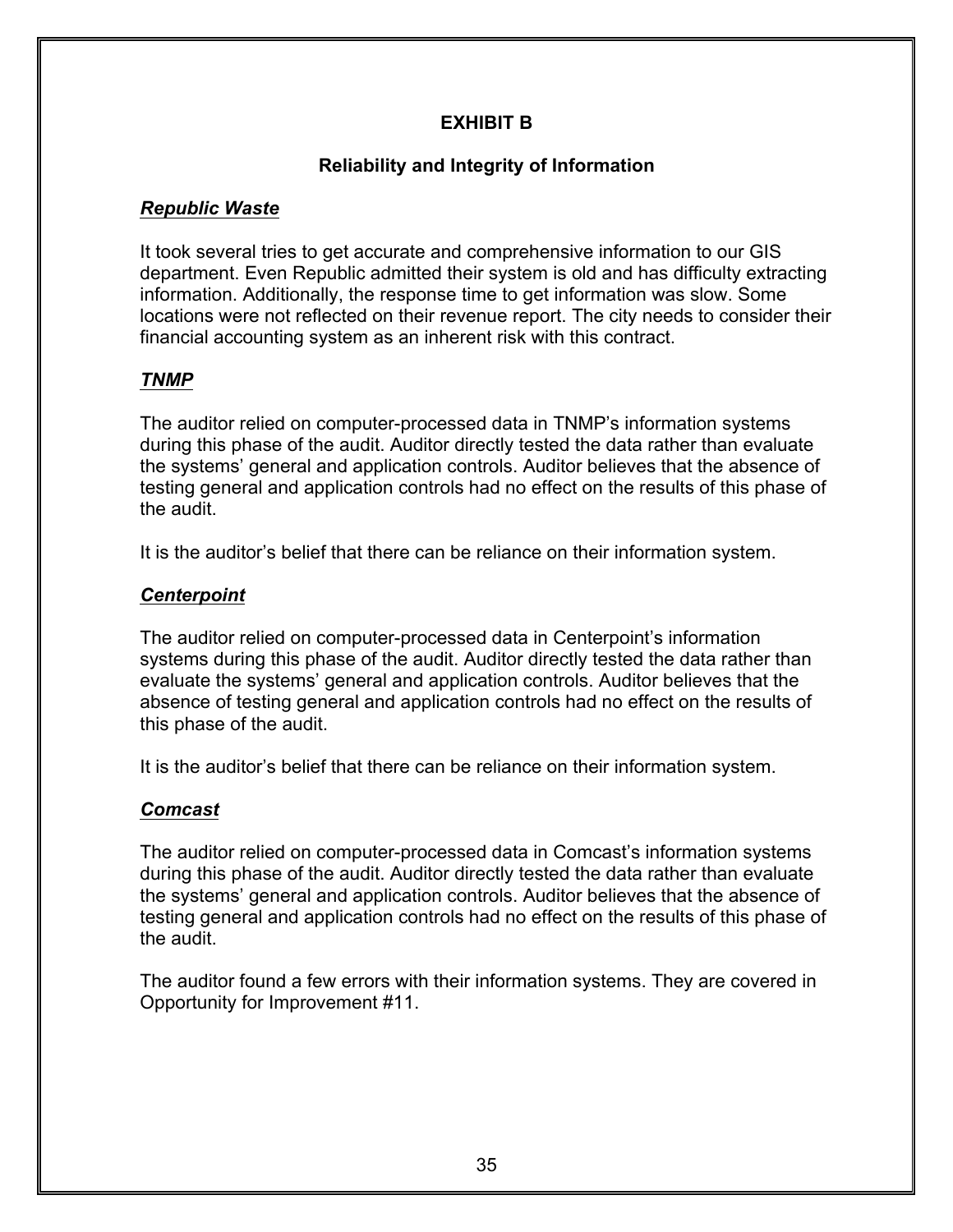#### *Verizon*

The auditor relied on computer-processed data in Comcast's information systems during this phase of the audit. Auditor directly tested the data rather than evaluate the systems' general and application controls. Auditor believes that the absence of testing general and application controls had no effect on the results of this phase of the audit.

The auditor found issues with the reliability and integrity of their street ranges assigned to League City. See Opportunities for Improvement #11.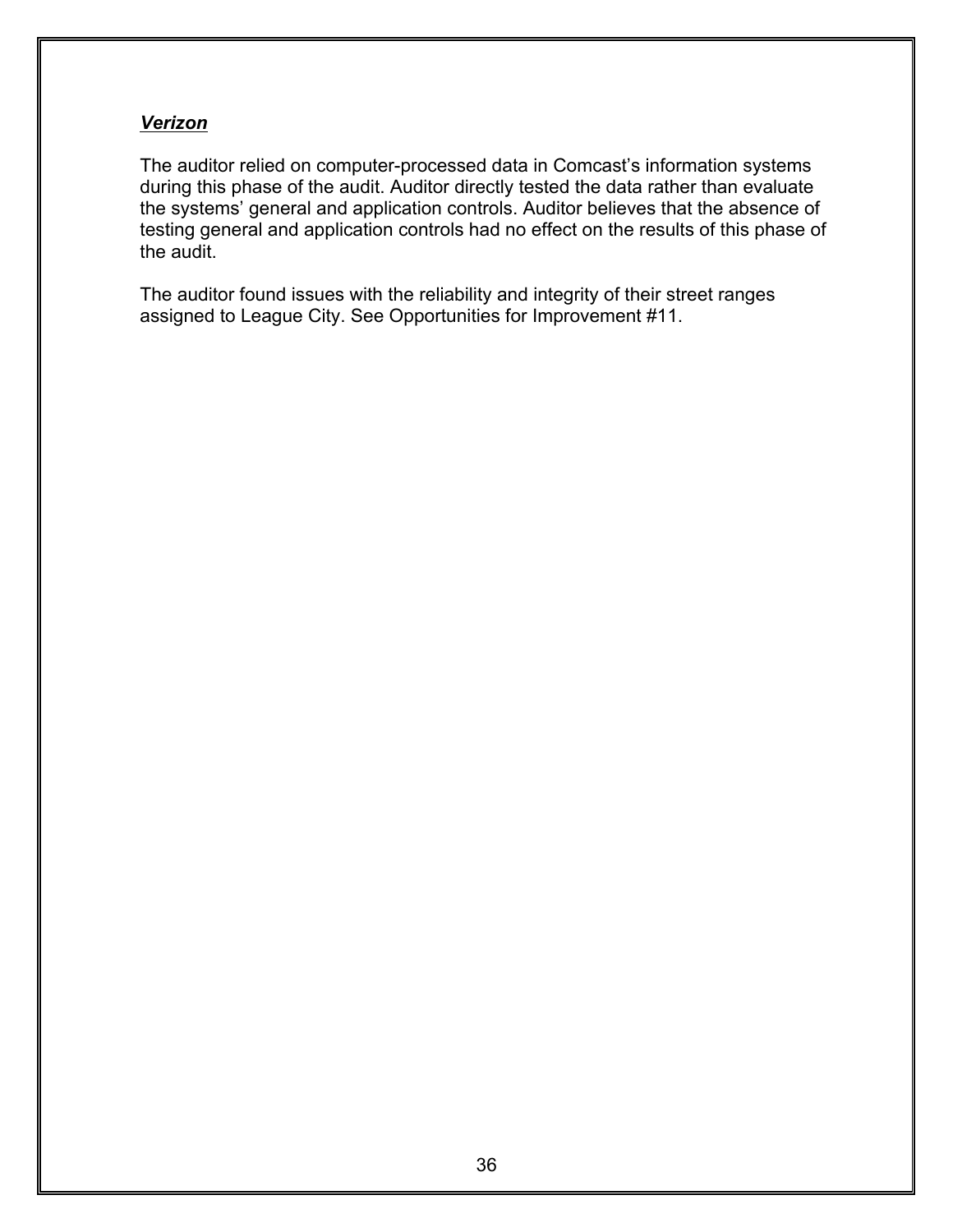# **EXHIBIT C**

| <b>City Comparison of Franchise Fees</b>                                      |                       |                   |                             |                         |                      |                    |  |  |  |
|-------------------------------------------------------------------------------|-----------------------|-------------------|-----------------------------|-------------------------|----------------------|--------------------|--|--|--|
| <b>City</b>                                                                   | League<br>City        | <b>Pasadena</b>   | <b>Pearland</b>             | <b>Baytown</b>          | <b>Sugar</b><br>Land | <b>Texas City</b>  |  |  |  |
| <b>Telephone</b>                                                              | Multiple              | <b>Multiple</b>   | Multiple                    | Multiple                | <b>Multiple</b>      | <b>Multiple</b>    |  |  |  |
|                                                                               | Have not              | Have not          | Have not                    | Have not                | Have not             | Have not           |  |  |  |
| <b>Telephone</b>                                                              | changed or            | changed or        | changed or                  | changed or              | changed or           | changed or         |  |  |  |
| Fee                                                                           | reallocated           | reallocated       | reallocated                 | reallocated             | reallocated          | reallocated        |  |  |  |
| <b>Related</b>                                                                | fees                  | fees              | fees                        | fees                    | fees                 | fees               |  |  |  |
| Gas                                                                           | Centerpoint           | Centerpoint       | Centerpoint                 | Centerpoint             | Centerpoint          | Centerpoint        |  |  |  |
| <b>Gas Fee</b>                                                                | 2% Qtr.               | 4% Qtr.           | 2% Yr.                      | 3% Yr.                  | 2% Qtr.              | 3% Qtr.            |  |  |  |
| <b>Related</b>                                                                |                       |                   |                             |                         |                      |                    |  |  |  |
| Cable                                                                         | Comcast               | Comcast           | Comcast &<br><b>SW Bell</b> | Comcast &<br>Suddenlink | Comcast &<br>AT&T    | Comcast            |  |  |  |
| <b>Cable Fee</b><br><b>Related</b>                                            | <b>State Law</b>      | <b>State Law</b>  | <b>State Law</b>            | <b>State Law</b>        | <b>State Law</b>     | <b>State Law</b>   |  |  |  |
| <b>Primary</b><br><b>Electricity</b>                                          | TNMP &<br>Centerpoint | Centerpoint       | Centerpoint<br>& TNMP       | Centerpoint             | Centerpoint          | <b>TNMP</b>        |  |  |  |
| <b>Electricity</b>                                                            | Has Not               | <b>Has Annual</b> | Has Not                     | Has Annual              | <b>Has Annual</b>    | Has Not            |  |  |  |
| Fee                                                                           | Changed               | Adjustment        | Changed                     | Adjustment              | Adjustment           | Changed            |  |  |  |
| <b>Related</b>                                                                | Their kWh             | <b>Built Into</b> | Their kWh                   | <b>Built Into</b>       | <b>Built Into</b>    | Their kWh          |  |  |  |
|                                                                               | Factor                | Factor            | Factor                      | Factor                  | Factor               | Factor             |  |  |  |
| <b>Solid</b>                                                                  | Republic              | The               | Waste Mgt.                  | <b>Multiple</b>         | Republic             | Republic           |  |  |  |
| <b>Waste</b>                                                                  | Waste for             | Municipality      | Inc. for both               | $Firms -$               | Waste for            | Waste for          |  |  |  |
|                                                                               | Residential           | <b>Handles</b>    | Residential                 | Republic,               | Residential          | <b>Residential</b> |  |  |  |
|                                                                               | and                   | Residential       | and                         | Waste Mgt.              | and                  | and                |  |  |  |
|                                                                               | Commercial            | and Waste         | Commercial                  | Inc., IESI,             | Commercial           | Commercial         |  |  |  |
|                                                                               |                       | Management        |                             | etc.                    |                      |                    |  |  |  |
|                                                                               |                       | for               |                             |                         |                      |                    |  |  |  |
|                                                                               |                       | Commercial        |                             |                         |                      |                    |  |  |  |
| <b>Solid</b>                                                                  | Commercial            | 10% of            | Residential                 | 10% of                  | 5% of                | 10% of             |  |  |  |
| <b>Waste Fee</b>                                                              |                       | Compensa-         | - 15% of                    | Gross                   | Gross                | Gross              |  |  |  |
| <b>Related</b>                                                                | \$5,000/Mo.           | tion              | Gross                       | Receipts                | Revenues             | Receipts           |  |  |  |
|                                                                               | Recycling             | Received          | Revenue                     |                         |                      |                    |  |  |  |
|                                                                               | Fee and 7%            |                   | and                         |                         |                      |                    |  |  |  |
|                                                                               | of Gross              |                   | Commercial                  |                         |                      |                    |  |  |  |
|                                                                               | Revenues              |                   | $-18%$ of                   |                         |                      |                    |  |  |  |
|                                                                               |                       |                   | Gross                       |                         |                      |                    |  |  |  |
|                                                                               |                       |                   | Revenue                     |                         |                      |                    |  |  |  |
| Source of Information for Table: Internal Audit's Inquiry with Sampled Cities |                       |                   |                             |                         |                      |                    |  |  |  |